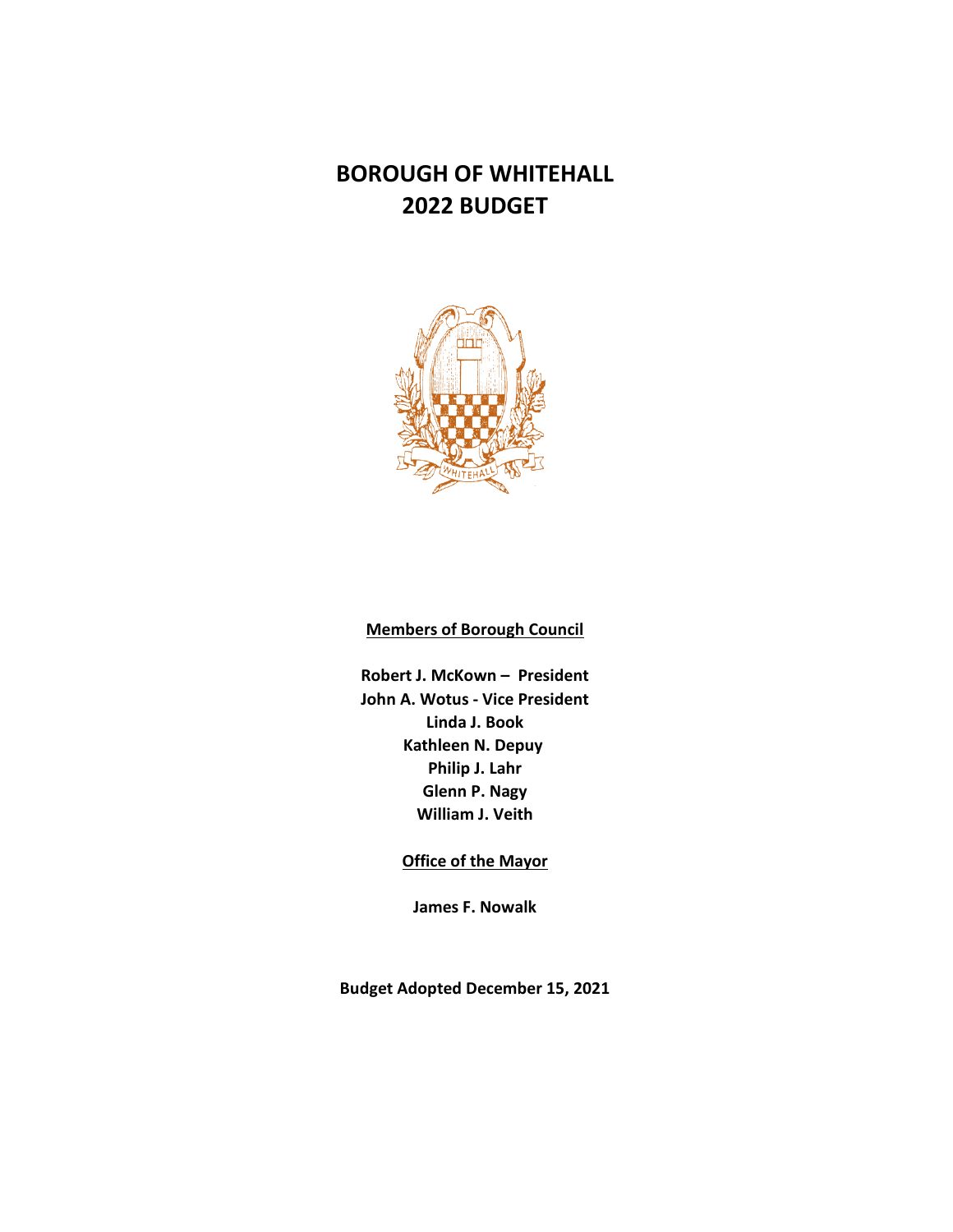

#### **TABLE OF CONTENTS**

#### **GENERAL FUND 2022 BUDGET**

| Summary Revenue & Expenditures | 3  |
|--------------------------------|----|
| Revenue                        | 4  |
| Expenditures                   |    |
| <b>General Government</b>      | 6  |
| <b>Buildings and Grounds</b>   | 8  |
| <b>Public Safety - Police</b>  | 9  |
| Fire Protection/EMS            | 11 |
| Planning & Zoning              | 12 |
| <b>Emergency Management</b>    | 13 |
| <b>Health &amp; Sanitation</b> | 14 |
| <b>Public Works</b>            | 15 |
| <b>Swimming Pool</b>           | 17 |
| Parks & Recreation             | 18 |
| Insurance & Benefits           | 19 |
| Transfers & Debt               | 20 |
| Library                        | 21 |
|                                |    |

## **SPECIAL FUNDS AND PROJECTS BUDGET**

| Storm Sewer Fund                | 22 |
|---------------------------------|----|
| Sanitary Sewer Fund             | 23 |
| 2017 Doverdell Storm Sewer Fund | 25 |
| Capital Projects Fund           | 26 |
| 2022 Pool Construction Fund     | 27 |
| Liquid Fuels Fund               | 28 |
| Local & State Recovery Fund     | 29 |
| Asset Forfeiture Fund           | 30 |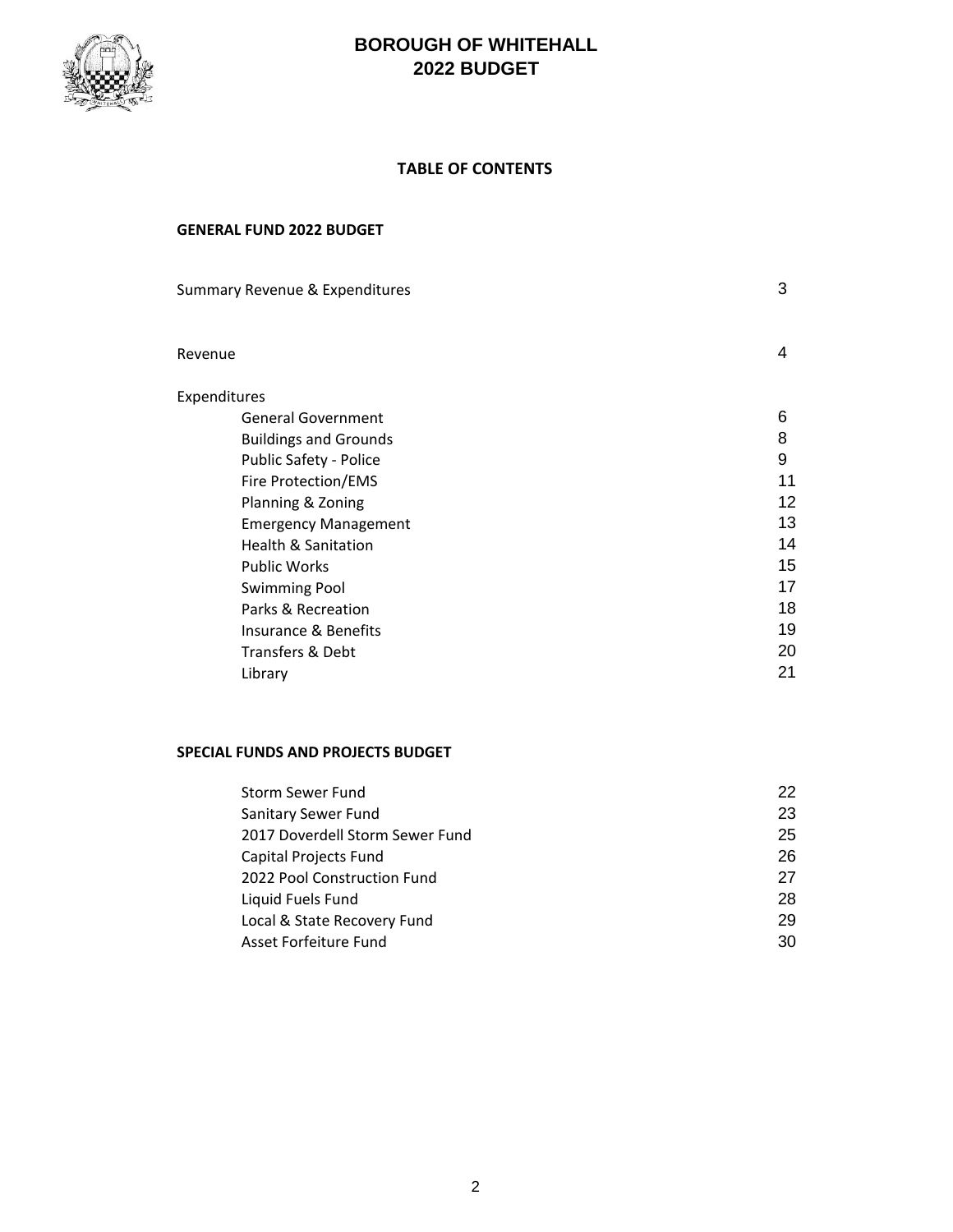

#### **SUMMARY REVENUES & EXPENDITURES**

#### **GENERAL FUND REVENUES**

The 2022 major operating revenues are Real Estate Taxes and Act 511 Taxes. They account for almost 87% of the budget. Act 511 taxes include Earned Income Tax, Real Estate Transfer Tax and Local Services Tax. The balance of operating revenue is comprised of other taxes and other revenue. Other taxes include Sales & Use Tax (RAD Tax) and Public Utility Realty Tax (PURTA). Other revenue includes Comm.of PA State Pension Aid, Foreign Fire Insurance, Licenses, Permits, fines, recreation program fees and other non-tax revenue.

|                             | 2022          | % OF          |
|-----------------------------|---------------|---------------|
| <b>REVENUES</b>             | <b>BUDGET</b> | <b>BUDGET</b> |
| <b>Real Estate Taxes</b>    | 3,920,000.00  | 34.74%        |
| Act 511 Taxes               | 5,936,350.00  | 52.62%        |
| Licenses & Permits          | 272,600.00    | 2.42%         |
| <b>Fines &amp; Forfeits</b> | 44,500.00     | 0.39%         |
| Interest & Rents            | 12,994.00     | 0.12%         |
| Intergovernmental           | 871,000.00    | 7.72%         |
| <b>Charges for Services</b> | 56,100.00     | 0.50%         |
| Other Revenue               | 169,000.00    | 1.50%         |
| Use of Fund Balance         | 0.00          | 0.00%         |
| <b>Total Revenues</b>       | 11,282,544.00 | 100.00%       |

#### **GENERAL FUND EXPENDITURES**

Expenditures for Public Safety including Police, Fire/EMS, Emergency Mgt & Code Enforcement comprises 51% of the 2022 budget. Public Works services including Health & Sanitation make up about 23 % of the budget. General Government services including Building & Grounds maintenance, Insurance Transfers and Debt Service makes up about 21% of the budget. Cultural activites including Library and Recreation comprises the remaining 5 % of the 2022 budget.

|                                     | 2022          | % OF          |
|-------------------------------------|---------------|---------------|
| <b>EXPENDITURES</b>                 | <b>BUDGET</b> | <b>BUDGET</b> |
| <b>General Government</b>           | 840,373.00    | 7.56%         |
| <b>Buildings &amp; Grounds</b>      | 210,858.00    | 1.90%         |
| <b>Public Safety -Police</b>        | 4,854,853.00  | 43.67%        |
| Fire Protection/EMS                 | 408,875.00    | 3.68%         |
| Planning & Code Enforcement         | 330,838.00    | 2.98%         |
| <b>Emergency Management</b>         | 57,800.00     | 0.52%         |
| <b>Health &amp; Sanitation</b>      | 1,154,990.00  | 10.39%        |
| <b>Public Works</b>                 | 1,394,089.00  | 12.54%        |
| <b>Swimming Pool</b>                | 4,222.00      | 0.04%         |
| Parks & Recreation                  | 146,547.00    | 1.32%         |
| Insurance & Benefits (Unallocated)  | 372,162.00    | 3.35%         |
| <b>Transfers &amp; Debt Service</b> | 951,078.00    | 8.56%         |
| Library                             | 389,760.00    | 3.51%         |
| <b>Total Expenditures</b>           | 11,116,445.00 | 100.00%       |
| Surplus (Use) to/of Fund Balance    | \$166,099.00  |               |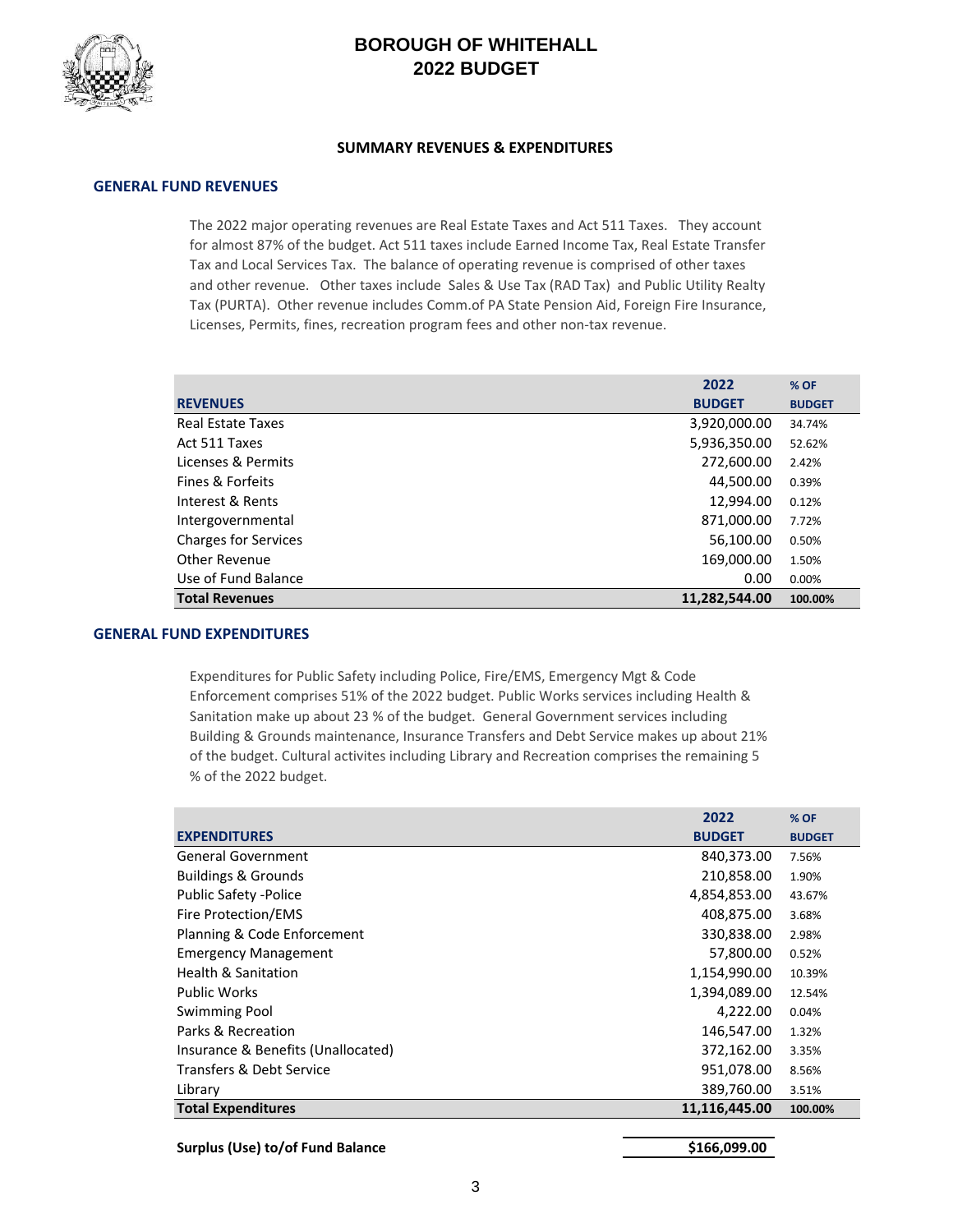

|                   |                                                  | <b>GENERAL FUND-REVENUES</b>        |               |
|-------------------|--------------------------------------------------|-------------------------------------|---------------|
|                   |                                                  |                                     |               |
|                   |                                                  |                                     | 2022          |
|                   | <b>Real Estate Taxes</b>                         |                                     | <b>BUDGET</b> |
|                   | 301.1000 Real Estate Taxes Current               |                                     | 3,800,000.00  |
|                   | 301.3000 Real Estate Taxes Delinquent            |                                     | 35,000.00     |
|                   | 301.4000 Real Estate Taxes Liened                |                                     | 65,000.00     |
|                   | 319.0100 Property Tax P & I                      |                                     | 20,000.00     |
|                   |                                                  | <b>Total Real Estate Taxes</b>      | 3,920,000.00  |
|                   |                                                  |                                     |               |
|                   |                                                  |                                     |               |
|                   | <b>Act 511 Taxes</b>                             |                                     |               |
|                   | 310.1000 Real Estate Transfer Tax                |                                     | 600,000.00    |
|                   | 310.2100 Earned Income Tax-Current               |                                     | 4,700,000.00  |
|                   | 310.2200 Earned Income Tax-Previous & Delinquent |                                     | 470,000.00    |
|                   | 310.5100 Local Services Tax                      |                                     | 165,000.00    |
|                   | 321.7000 Mechanical Device Tax                   |                                     | 1,350.00      |
|                   |                                                  | <b>Total Act 511 Taxes</b>          | 5,936,350.00  |
|                   |                                                  |                                     |               |
|                   | <b>Licenses &amp; Permits</b>                    |                                     |               |
|                   | 321.6100 Soliciting Permits                      |                                     | 100.00        |
|                   | 321,8000 Cable TV Franchise Fee                  |                                     | 260,000.00    |
|                   | 321.8200 Street Opening Permits                  |                                     | 5,000.00      |
|                   | 355.0800 Liquor Licenses                         |                                     | 2,000.00      |
|                   | 361.3400 Zoning Hearing Board Fees               |                                     | 3,000.00      |
|                   | 362.4100 Building Permits                        |                                     | 2,500.00      |
|                   | 362.4500 Use & Occupancy Permits                 |                                     | 0.00          |
|                   |                                                  | <b>Total Licenses &amp; Permits</b> | 272,600.00    |
|                   |                                                  |                                     |               |
|                   | <b>Fines &amp; Forfeits</b>                      |                                     |               |
|                   | 331.1000 DUI Court Costs                         |                                     | 7,500.00      |
|                   | 331.1100 Motor Vehicle Code Violations           |                                     | 14,000.00     |
|                   | 331.1200 Police Ordinance Violations             |                                     | 18,000.00     |
|                   | 331.1300 State Police Fines                      |                                     | 5,000.00      |
|                   |                                                  | <b>Total Fines &amp; Forfeits</b>   | 44,500.00     |
|                   |                                                  |                                     |               |
| 341.0000 Interest | <b>Interest &amp; Rents</b>                      |                                     | 2,500.00      |
|                   | 342.1000 Radio Tower Rent                        |                                     | 10,494.00     |
|                   |                                                  | <b>Total Interest &amp; Rents</b>   | 12,994.00     |
|                   |                                                  |                                     |               |
|                   | Intergovernmental                                |                                     |               |
|                   | 351.0200 C.A.R.E.S Act                           |                                     | 0.00          |
|                   | 354.1500 Recycling Performance Grant             |                                     | 0.00          |
|                   | 355.0100 Public Utility Realty Tax               |                                     | 9,000.00      |
|                   | 355.0300 Comm. Of PA State Pension Aid           |                                     | 270,000.00    |
|                   | 355.0400 Library Pension Contributions           |                                     | 21,000.00     |
|                   | 355.0500 Foreign Fire Insurance                  |                                     | 66,000.00     |
| 355.0900 RAD Tax  |                                                  |                                     | 500,000.00    |
|                   | 355.1000 Gas Well Impact Fee                     |                                     | 5,000.00      |
|                   |                                                  | <b>Total Intergovernmental</b>      | 871,000.00    |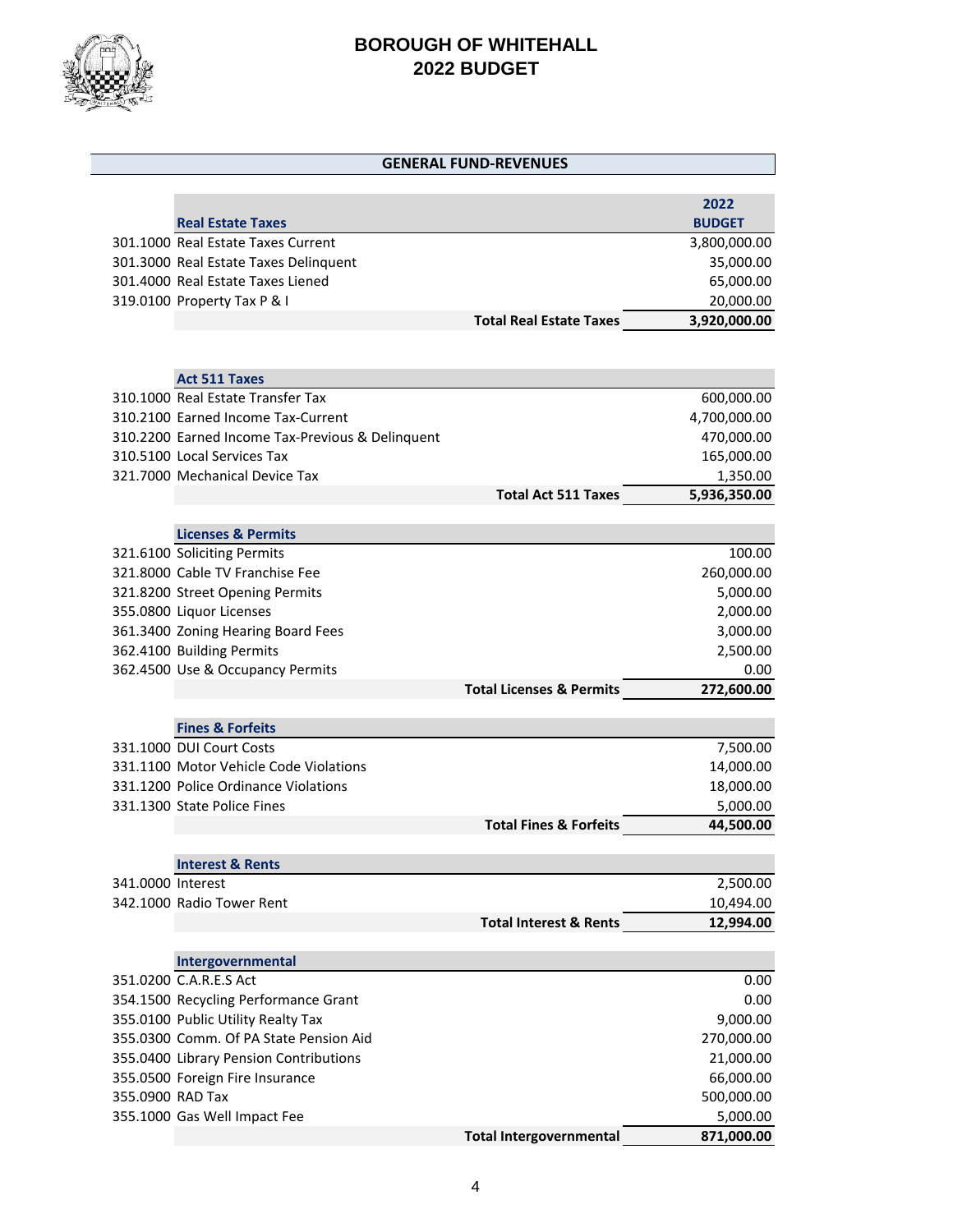

#### **GENERAL FUND-REVENUES**

|                                        |                                  | 2022          |
|----------------------------------------|----------------------------------|---------------|
| <b>Charges for Services</b>            |                                  | <b>BUDGET</b> |
| 361.3200 Subdivision Fees              |                                  | 2,000.00      |
| 361.5100 Maps and Lien Letters         |                                  | 50.00         |
| 361.5200 Copies/Boro Code & Ordinances |                                  | 50.00         |
| 362.1100 Copies/Police Reports         |                                  | 2,000.00      |
| 363.5100 Snow Removal/State & County   |                                  | 18,000.00     |
| 367.2020 Pool/Sale of Tags             |                                  | 0.00          |
| 367.2030 Pool/Admissions               |                                  | 0.00          |
| 367.2050 Pool/Lessons                  |                                  | 0.00          |
| 367.2070 Pool/Private Parties          |                                  | 0.00          |
| 367.2090 Pool/Guest Passes             |                                  | 0.00          |
| 367.3000 Rec.Board Program Revenue     |                                  | 15,000.00     |
| 383.0000 Fire Company Contributions    |                                  | 18,000.00     |
| 387,0000 Contributions & Donations     |                                  | 1,000.00      |
|                                        | <b>Total Charge for Services</b> | 56,100.00     |
|                                        |                                  |               |
| <b>Other Revenue</b>                   |                                  |               |
| 381.0000 Employee Health Reimbursement |                                  | 54,000.00     |
| 391.1000 Sale of General Fixed Assets  |                                  | 10,000.00     |
| 391.2000 Compensation For Loss/Damage  |                                  | 0.00          |
| 391.3000 Worker's Comp Dividend        |                                  | 70,000.00     |
| 391.4000 Property Casualty Dividend    |                                  | 35,000.00     |
| 392,0000 Transfer from Fund Balance    |                                  | 0.00          |
|                                        | <b>Total Other Revenue</b>       | 169,000.00    |
|                                        |                                  |               |

**TOTAL REVENUE & FUND BALANCE 11,282,544.00**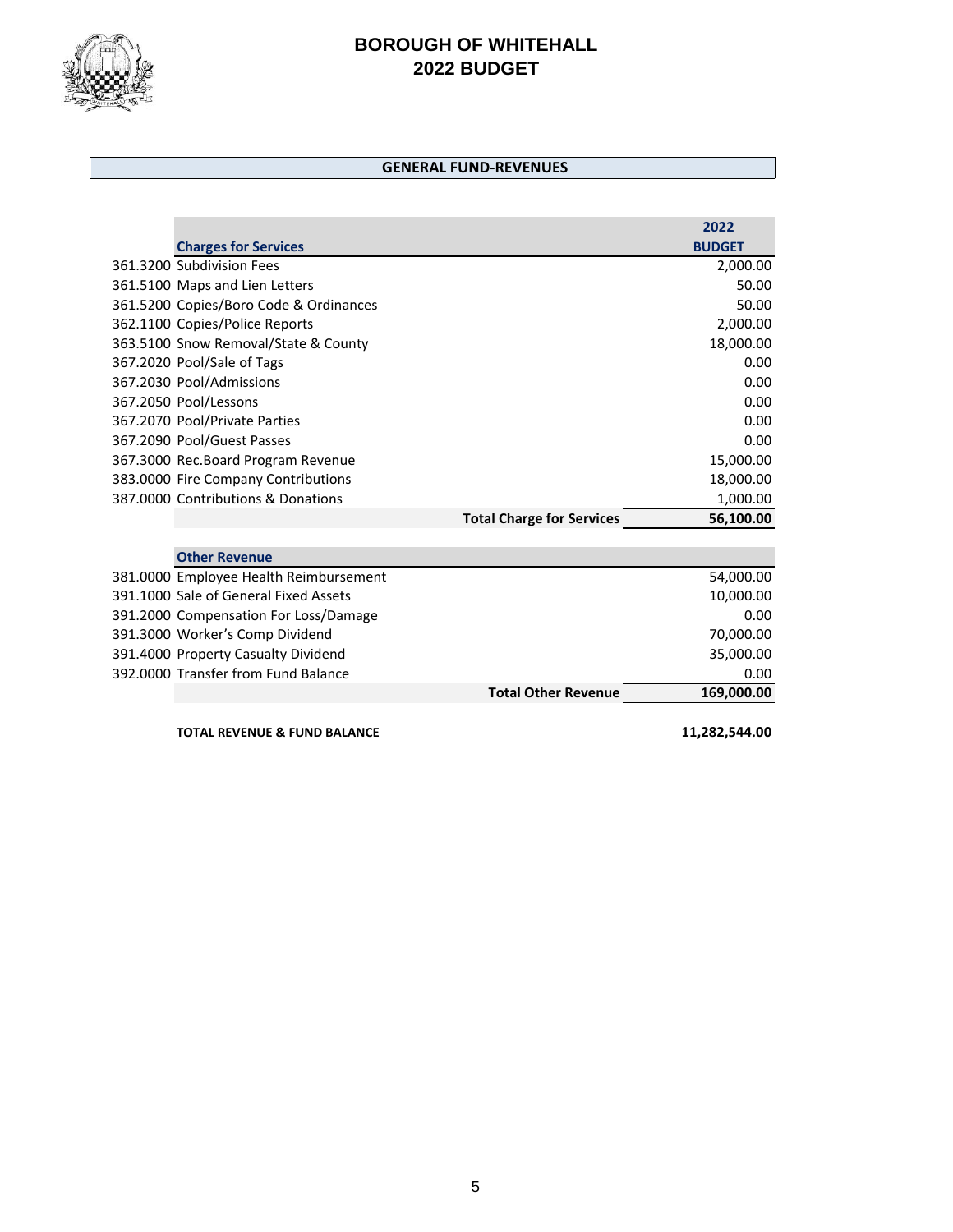

#### **GENERAL FUND-EXPENDITURES**

#### **GENERAL GOVERNMENT**

|                     |                                                      |                                    | 2022          |
|---------------------|------------------------------------------------------|------------------------------------|---------------|
|                     | Legislative/Executive                                |                                    | <b>BUDGET</b> |
|                     | 400.1120 Salary-Mayor                                |                                    | 4,730.00      |
|                     | 400.1130 Salary-Council                              |                                    | 26,340.00     |
|                     | 401.1200 Salary-Borough Manager Emeritus             |                                    | 38,553.00     |
|                     | 401.1210 Salary-Borough Manager                      |                                    | 92,700.00     |
|                     | 401.1220 Salary-Assistant Manager                    |                                    | 0.00          |
|                     | 405.1220 Salary-Admin.Assistant                      |                                    | 46,350.00     |
|                     | 405.1830 Overtime                                    |                                    | 2,650.00      |
|                     | 401.1990 Benefits (FICA, Medical, Life Ins. Pension) |                                    | 86,581.00     |
|                     |                                                      | <b>Total Legislative/Executive</b> | 297,904.00    |
|                     |                                                      |                                    |               |
|                     | <b>Finance</b>                                       |                                    |               |
|                     | 402.1310 Salary-Finance Director                     |                                    | 73,200.00     |
|                     | 402.1320 Salary-Ass't Finance Director               |                                    | 25,000.00     |
|                     | 402.3000 Banking Charges                             |                                    | 200.00        |
|                     | 402.3100 Audit Expense                               |                                    | 11,000.00     |
|                     | 402.1990 Benefits (FICA, Medical, Life Ins. Pension) |                                    | 43,433.00     |
|                     |                                                      | <b>Total Finance</b>               | 152,833.00    |
|                     | <b>Tax Collection</b>                                |                                    |               |
|                     | 403.1140 Property Tax Collector                      |                                    | 15,000.00     |
|                     | 403.2000 Prepare Tax Duplicate                       |                                    | 6,500.00      |
| 403.3000 File Liens |                                                      |                                    | 8,000.00      |
|                     | 403.3100 Real Estate Stat Service                    |                                    | 810.00        |
|                     | 403.3160 Deling. Prop. Tax Collection                |                                    | 4,500.00      |
|                     | 403.3530 Bond/Property Tax Collector                 |                                    | 1,799.00      |
|                     | 403.4500 Commission/EIT & LST                        |                                    | 103,400.00    |
|                     | 403.5100 Property Tax Refunds/Prior                  |                                    | 1,000.00      |
|                     | 403.5110 Property Tax Refunds/Current                |                                    | 5,000.00      |
|                     |                                                      |                                    |               |
|                     |                                                      | <b>Total Tax Collection</b>        | 146,009.00    |
|                     |                                                      |                                    |               |
|                     | <b>Legal Services</b>                                |                                    |               |
|                     | 404.1300 Retainer/Solicitor                          |                                    | 6,000.00      |
|                     | 404.1310 Legal Services/Court Cases                  |                                    | 110,000.00    |
|                     | 404.3410 Legal Advertising                           |                                    | 10,000.00     |
|                     |                                                      | <b>Total Legal Services</b>        | 126,000.00    |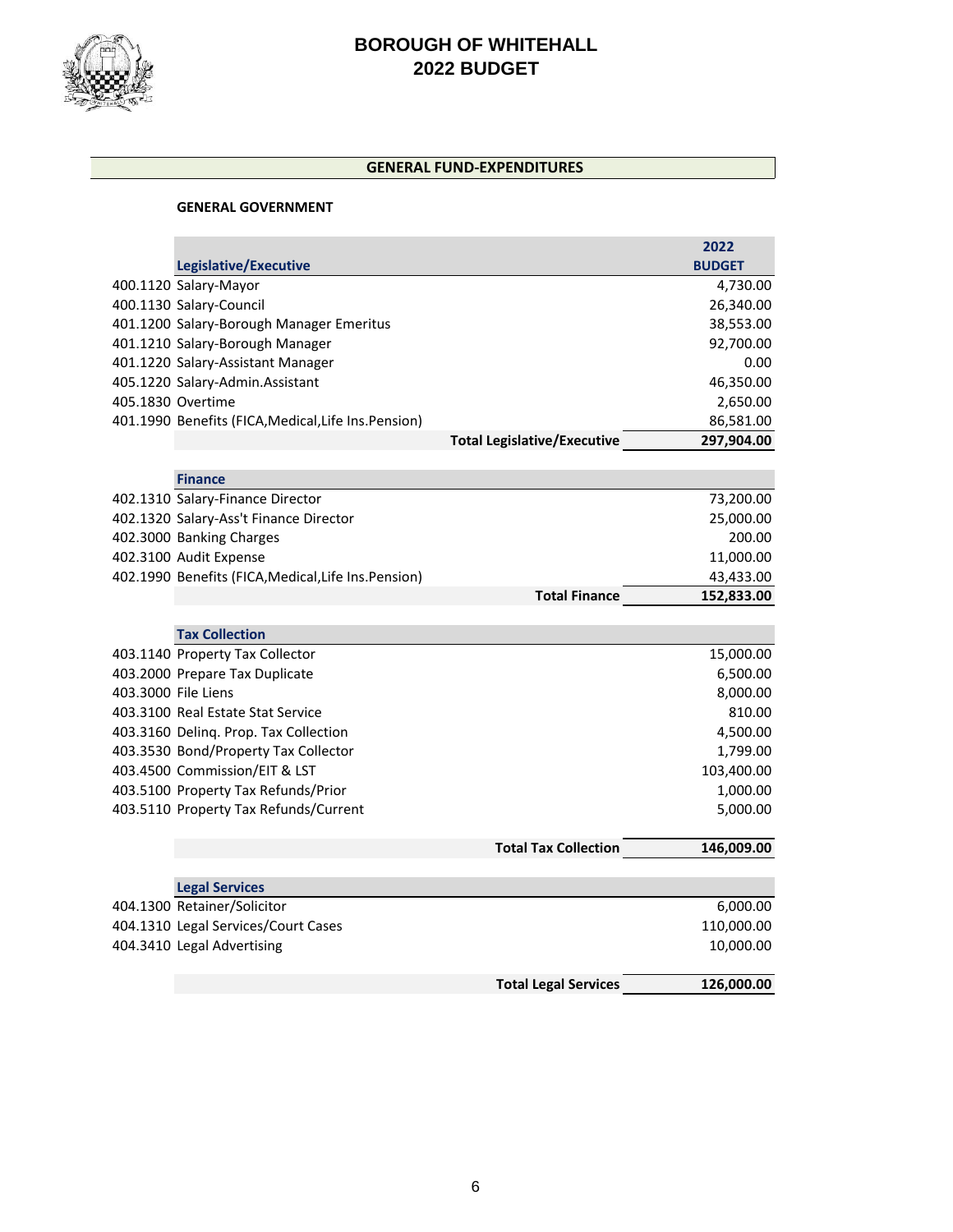

#### **GENERAL FUND-EXPENDITURES**

#### **GENERAL GOVERNMENT**

|                   |                                         |                                         | 2022          |
|-------------------|-----------------------------------------|-----------------------------------------|---------------|
|                   | <b>Supplies &amp; Contractual</b>       |                                         | <b>BUDGET</b> |
|                   | 406.2100 Office Supplies                |                                         | 4,000.00      |
| 406.2110 Postage  |                                         |                                         | 6,000.00      |
| 406.2120 Printing |                                         |                                         | 22,100.00     |
|                   | 406.2130 Publications                   |                                         | 20.00         |
| 406.3530 Bonds    |                                         |                                         | 632.00        |
|                   | 406.4200 Association Dues/Memberships   |                                         | 7,600.00      |
|                   | 406.4600 Conference, Training & Travel  |                                         | 11,000.00     |
|                   | 406.4700 SHACOG Admin Fees              |                                         | 3,675.00      |
|                   | 406.5200 Community Development          |                                         | 8,000.00      |
|                   | 406.5400 Economic Development South     |                                         | 0.00          |
|                   |                                         | <b>Total Supplies &amp; Contractual</b> | 63,027.00     |
|                   |                                         |                                         |               |
|                   |                                         |                                         |               |
|                   | <b>IT Services &amp; Supplies</b>       |                                         |               |
|                   | 407.2600 Minor Equipment Purchase       |                                         | 500.00        |
|                   | 407.2610 Office Equip. Maint & Repairs  |                                         | 0.00          |
|                   | 407.3000 Contracted IT Services         |                                         | 14,000.00     |
|                   | 407.4500 Maint. Contracts/Office Equip. |                                         | 7,500.00      |
|                   | 407.7000 Capital Purchase               |                                         | 4,000.00      |
|                   |                                         | <b>Total IT Services</b>                | 26,000.00     |
|                   |                                         |                                         |               |
|                   | <b>Engineering Services</b>             |                                         |               |
|                   | 408.1300 Retainer/Engineer              |                                         | 3,600.00      |
|                   | 408.1310 Engineering Services           |                                         | 25,000.00     |
|                   |                                         | <b>Total Engineering Services</b>       | 28,600.00     |
|                   |                                         |                                         |               |
|                   | <b>TOTAL GENERAL GOVERNMENT</b>         |                                         | \$840,373.00  |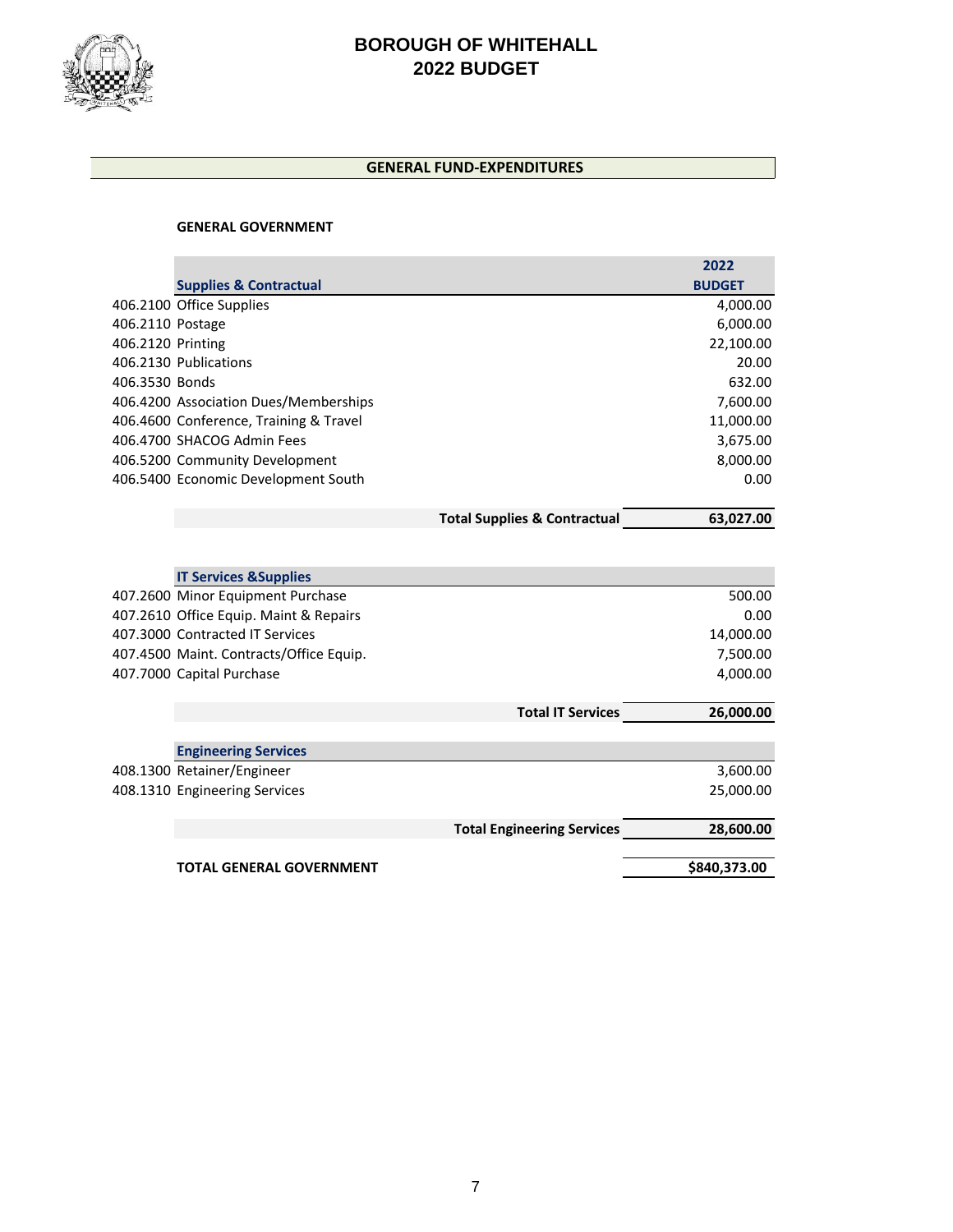

#### **GENERAL FUND-EXPENDITURES**

#### **BUILDINGS & GROUNDS**

|                 | <b>Salary, Wages &amp; Benefits</b>                  |                                         | 2022<br><b>BUDGET</b> |
|-----------------|------------------------------------------------------|-----------------------------------------|-----------------------|
|                 | 409.1410 Wages-Custodial Service                     |                                         | 28,000.00             |
|                 | 409.1990 Benefits (FICA, Medical, Life Ins. Pension) |                                         | 2,142.00              |
|                 |                                                      | <b>Total Salaries &amp; Wages</b>       | 30,142.00             |
|                 |                                                      |                                         |                       |
|                 | <b>Supplies &amp; Contractual</b>                    |                                         |                       |
|                 | 409.2200 Materials & Supplies                        |                                         | 8,500.00              |
|                 | 409.3210 Telephone                                   |                                         | 18,000.00             |
|                 | 409.3220 Phone Maintenance                           |                                         | 8,000.00              |
|                 | 409.3230 Internet/Web Hosting                        |                                         | 10,238.00             |
|                 | 409.3610 Electricity                                 |                                         | 38,050.00             |
| 409.3620 Gas    |                                                      |                                         | 15,150.00             |
| 409.3640 Sewage |                                                      |                                         | 2,670.00              |
| 409.3660 Water  |                                                      |                                         | 3,600.00              |
|                 | 409.3670 Stormwater Fee                              |                                         | 7,008.00              |
|                 | 409.3710 Maintenance & Repair/Exterior               |                                         | 15,000.00             |
|                 | 409.3730 Maintenance & Repair/Interior               |                                         | 34,000.00             |
|                 | 409.4500 Contracted Services                         |                                         | 4,100.00              |
|                 | 409.4520 HVAC Maintenance.                           |                                         | 15,000.00             |
|                 | 409.4530 Industrial Appraisal                        |                                         | 1,400.00              |
|                 |                                                      | <b>Total Supplies &amp; Contractual</b> | 180,716.00            |

**TOTAL BLDGS & GROUNDS \$210,858.00**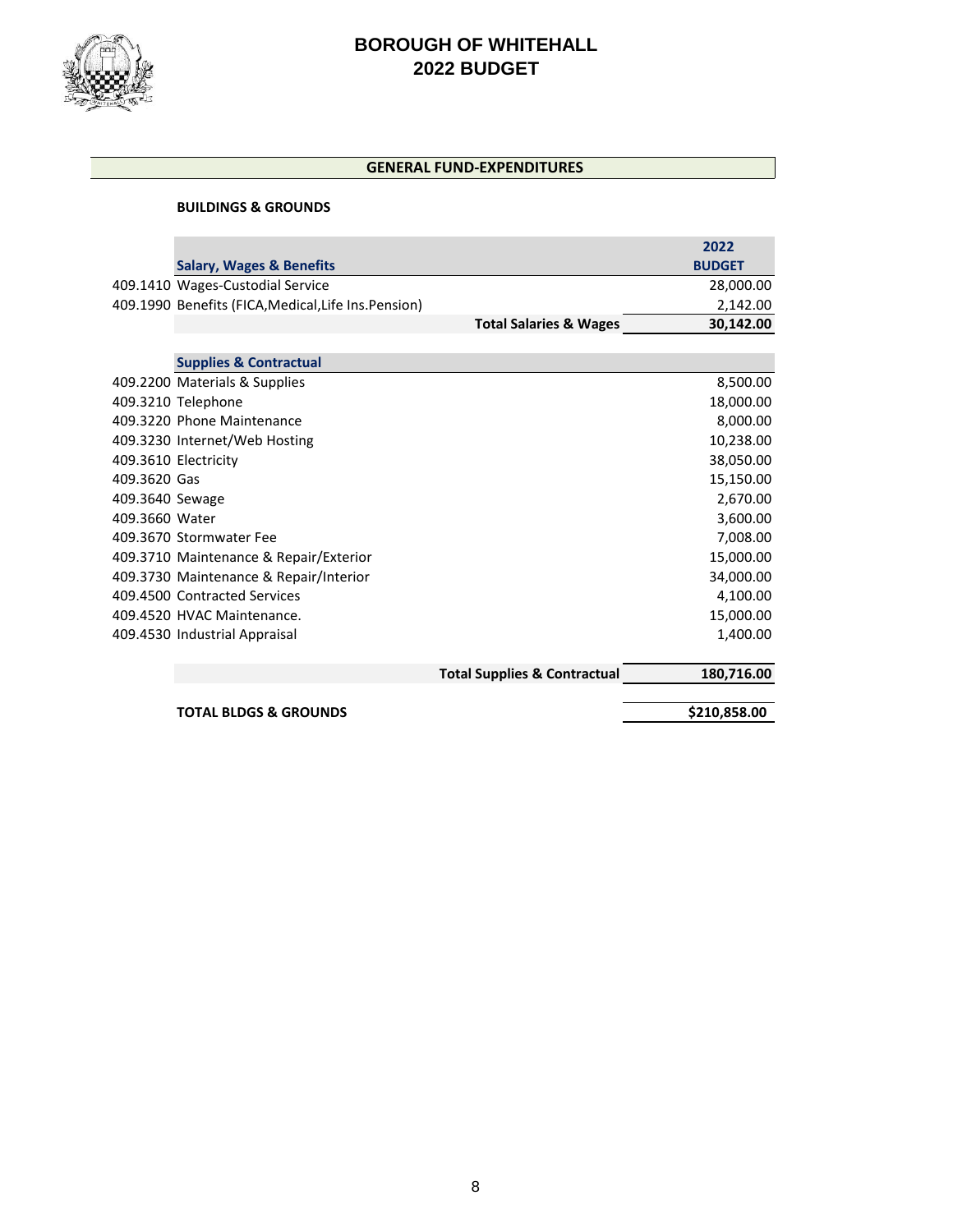

## **GENERAL FUND-EXPENDITURES**

#### **PUBLIC SAFETY - POLICE**

|                   |                                                      | 2022          |
|-------------------|------------------------------------------------------|---------------|
|                   | <b>Salary, Wages &amp; Benefits</b>                  | <b>BUDGET</b> |
|                   | 410.1210 Salary-Chief                                | 150,689.00    |
|                   | 410.1220 Salary-Deputy Chief                         | 143,652.00    |
|                   | 410.1230 Salary-Sergeants                            | 572,500.00    |
|                   | 410.1310 Salary-Patrolmen                            | 1,563,500.00  |
|                   | 410.1410 Salary-Dispatchers                          | 354,952.00    |
|                   | 410.1990 Benefits (FICA, Medical, Life Ins, Pension) | 1,635,160.00  |
|                   | <b>Total Salaries, Wages &amp; Benefits</b>          | 4,420,453.00  |
|                   |                                                      |               |
|                   | 410.1800 Dispatcher's Overtime                       | 6,000.00      |
|                   | 410.1810 Officer's Overtime                          | 40,000.00     |
|                   | 410.1820 Training Overtime                           | 8,000.00      |
|                   | 410.1830 Community Relations Overtime                | 7,500.00      |
|                   | 410.1850 Court & Pre-Trial Overtime                  | 20,000.00     |
|                   | 410.1860 Magistrate Hearings                         | 32,500.00     |
|                   | <b>Total Overtime</b>                                | 114,000.00    |
|                   |                                                      |               |
|                   | <b>Personnel Expenses</b>                            |               |
|                   | 410.1900 Court Expenses                              | 1,500.00      |
| 410.1910 Uniforms |                                                      | 32,000.00     |
|                   | 410.1930 Civil Service Testing                       | 750.00        |
|                   | <b>Total Personnel Expenses</b>                      | 34,250.00     |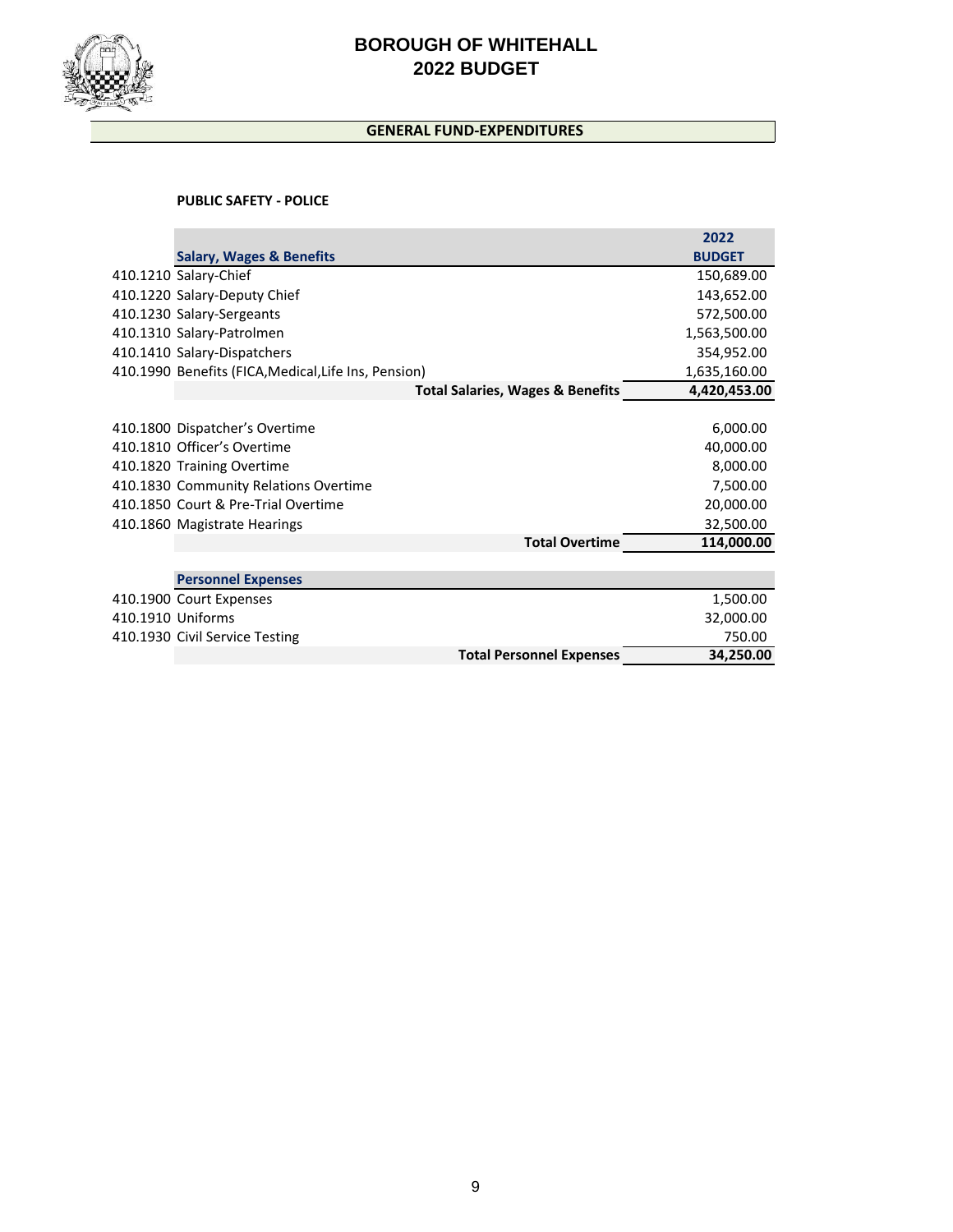

## **GENERAL FUND-EXPENDITURES**

#### **PUBLIC SAFETY - POLICE**

|                   |                                       |                                         | 2022          |
|-------------------|---------------------------------------|-----------------------------------------|---------------|
|                   | <b>Supplies &amp; Contractual</b>     |                                         | <b>BUDGET</b> |
|                   | 410.2100 Office Supplies              |                                         | 2,000.00      |
| 410.2110 Postage  |                                       |                                         | 600.00        |
| 410.2120 Printing |                                       |                                         | 1,100.00      |
|                   | 410.2130 Publications                 |                                         | 1,000.00      |
|                   | 410.2200 Materials & Supplies         |                                         | 1,750.00      |
|                   | 410.2210 Community Relations          |                                         | 3,000.00      |
|                   | 410.2220 Investigative Expenses       |                                         | 2,000.00      |
|                   | 410.2230 Firearm Supplies/Accessories |                                         | 10,000.00     |
|                   | 410.2240 Computer Supplies            |                                         | 2,000.00      |
|                   | 410.2250 Computer Maintenance         |                                         | 31,000.00     |
|                   | 410.2280 K-9 Expenses                 |                                         | 6,200.00      |
|                   | 410.2500 Vehicle Maintenance          |                                         | 11,000.00     |
|                   | 410.2510 Vehicle Supplies & Equipment |                                         | 3,500.00      |
| 410.2530 Gasoline |                                       |                                         | 35,000.00     |
| 410.2550 Tires    |                                       |                                         | 6,000.00      |
|                   | 410.2570 Car Wash Contract            |                                         | 2,800.00      |
|                   | 410.2000 Minor Equipment & Repairs    |                                         | 6,500.00      |
|                   | 410.2620 In Car Video Systems         |                                         | 1,000.00      |
|                   | 410.3200 Communications Expenses      |                                         | 8,000.00      |
|                   | 410.4200 Association Dues             |                                         | 1,500.00      |
|                   | 410.4500 Maintenance Agreements       |                                         | 2,200.00      |
|                   | 410.4510 Traffic Signal Maintenance   |                                         | 15,000.00     |
|                   | 410.4600 Conference Expenses          |                                         | 3,000.00      |
|                   | 410.4610 Training Expenses            |                                         | 14,000.00     |
|                   | 410.2740 Capital Outlay               |                                         | 116,000.00    |
|                   |                                       | <b>Total Supplies &amp; Contractual</b> | 286,150.00    |
|                   |                                       |                                         |               |

**TOTAL PUBLIC SAFETY 4,854,853.00**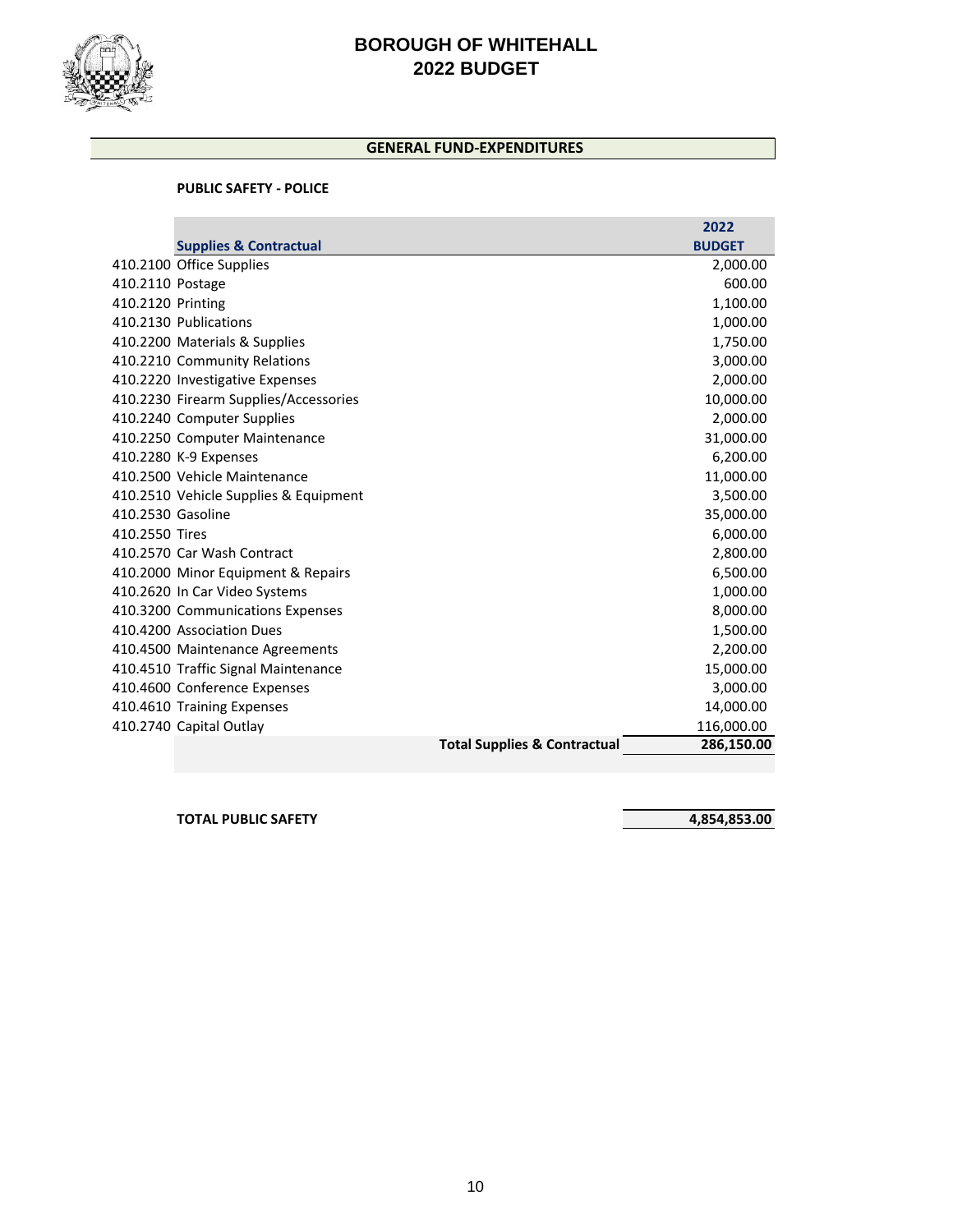

## **GENERAL FUND-EXPENDITURES**

#### **FIRE PROTECTION/EMS**

|                      |                                     | 2022          |
|----------------------|-------------------------------------|---------------|
|                      | <b>Supplies &amp; Contractual</b>   | <b>BUDGET</b> |
|                      | 411.2400 General Operating Supplies | 100.00        |
|                      | 411.2530 Gasoline & Diesel Fuel     | 6,500.00      |
|                      | 411.2550 MRTSA Assessment           | 237,042.00    |
| 411.3610 Electricity |                                     | 17,000.00     |
| 411.3600 Gas         |                                     | 10,700.00     |
|                      | 411.3630 Hydrant Rental             | 48,625.00     |
| 411.3640 Sewage      |                                     | 1,755.00      |
| 411.3660 Water       |                                     | 5,750.00      |
|                      | 411.3670 Stormwater Fee             | 1,536.00      |
|                      | 411.3730 Bldg Maintenance & Repair  | 2,500.00      |
|                      | 411.4610 Chief Advisory Committee   | 1,367.00      |
|                      | 411.5000 Foreign Fire Insurance     | 66,000.00     |
|                      | 411.5200 Fire Company Contribution  | 10,000.00     |
|                      | <b>TOTAL FIRE PROTECTION/EMS</b>    | \$408,875.00  |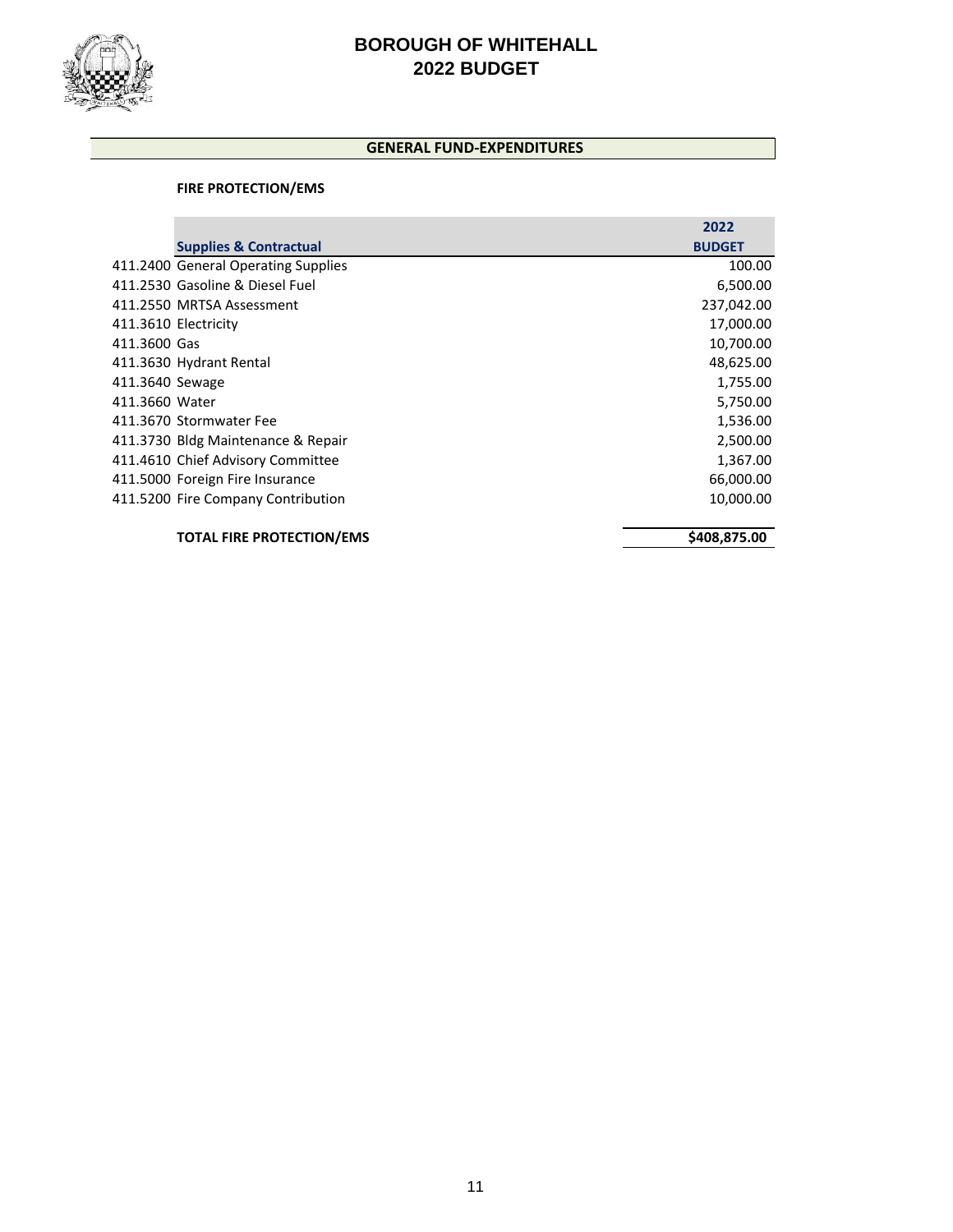

#### **GENERAL FUND-EXPENDITURES**

#### **PLANNING & CODE ENFORCEMENT**

|                                                                                                                                                                                                                                           | 2022          |
|-------------------------------------------------------------------------------------------------------------------------------------------------------------------------------------------------------------------------------------------|---------------|
|                                                                                                                                                                                                                                           | <b>BUDGET</b> |
|                                                                                                                                                                                                                                           | 71,875.00     |
|                                                                                                                                                                                                                                           | 57,672.00     |
|                                                                                                                                                                                                                                           | 47,643.00     |
|                                                                                                                                                                                                                                           | 1,000.00      |
|                                                                                                                                                                                                                                           | 81,498.00     |
| <b>Total Salaries &amp; Wages</b>                                                                                                                                                                                                         | 259,688.00    |
| <b>Salary, Wages &amp; Benefits</b><br>414.1300 Salary-Planning & Zoning Dir.<br>414.1310 Salary-Code Enforce. Officer<br>414.1320 Salary-Admin.Ass't (Code Enf)<br>414.1830 Overtime<br>414.1990 Benefits (FICA, Medical, Life Ins. Etc) |               |

|                  | <b>Supplies &amp; Contractual</b>     |                                         |              |
|------------------|---------------------------------------|-----------------------------------------|--------------|
| 414.2110 Postage |                                       |                                         | 1,000.00     |
|                  | 414.2130 Publications                 |                                         | 250.00       |
|                  | 414.2200 Materials & Supplies         |                                         | 1,800.00     |
|                  | 414.2500 Vehicle Maintenance          |                                         | 2,000.00     |
|                  | 414.3100 Engineering Fees             |                                         | 50,000.00    |
|                  | 414.3140 Legal Services               |                                         | 5,000.00     |
|                  | 414.3150 Inspection Services          |                                         | 1,000.00     |
|                  | 414.3160 Abatement Services           |                                         | 2,000.00     |
|                  | 414.2000 Membership Dues              |                                         | 1,000.00     |
|                  | 414.4400 PA Uniform Construction Code |                                         | 0.00         |
|                  | 414.4500 GIS Maintenance/Programs     |                                         | 2,000.00     |
|                  | 414.4600 Training & Seminars          |                                         | 2,000.00     |
| 414.4620 Mileage |                                       |                                         | 100.00       |
|                  | 414.7000 Capital Purchase             |                                         | 3,000.00     |
|                  |                                       | <b>Total Supplies &amp; Contractual</b> | 71,150.00    |
|                  | <b>TOTAL PLANNING &amp; ZONING</b>    |                                         | \$330,838.00 |

12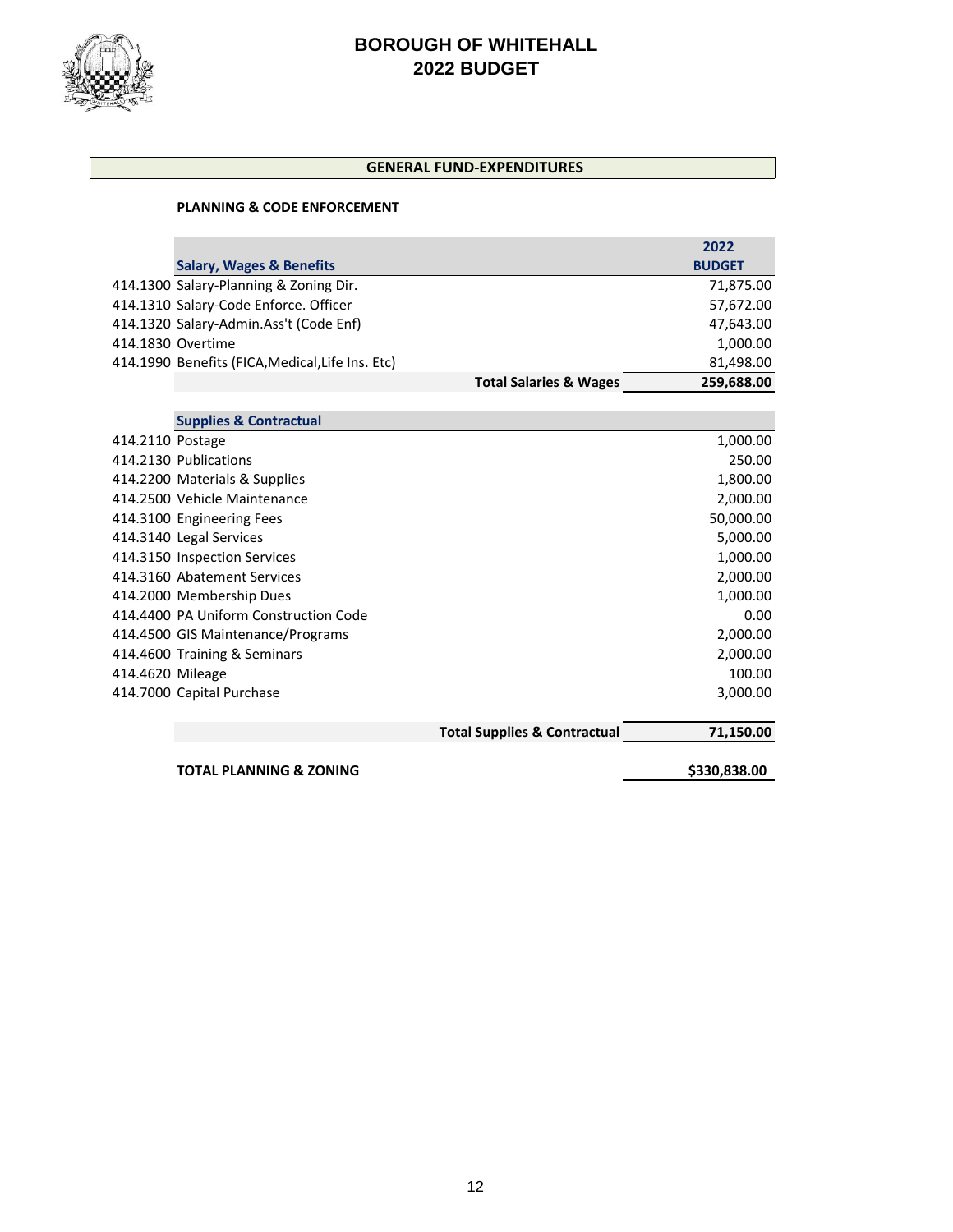

#### **GENERAL FUND-EXPENDITURES**

#### **EMERGENCY MANAGEMENT**

|                                         | 2022          |
|-----------------------------------------|---------------|
| <b>Supplies &amp; Contractual</b>       | <b>BUDGET</b> |
| 415.1410 Clerical Services              | 200.00        |
| 415.2000 Materials & Supplies           | 3,000.00      |
| 415.3000 Software & Training Materials  | 8,000.00      |
| 415.3200 Communications                 | 8,000.00      |
| 415.3700 Traffic Monitoring Fees        | 9,500.00      |
| 415.3840 Equipment Rental               | 100.00        |
| 415.4610 Emergency Mgt. Training        | 4,000.00      |
| 415.7400 Special Response Unit          | 5,000.00      |
| 415.7500 Emergency Dispatch Contingency | 20,000.00     |

**TOTAL EMERGENCY MGT \$57,800.00**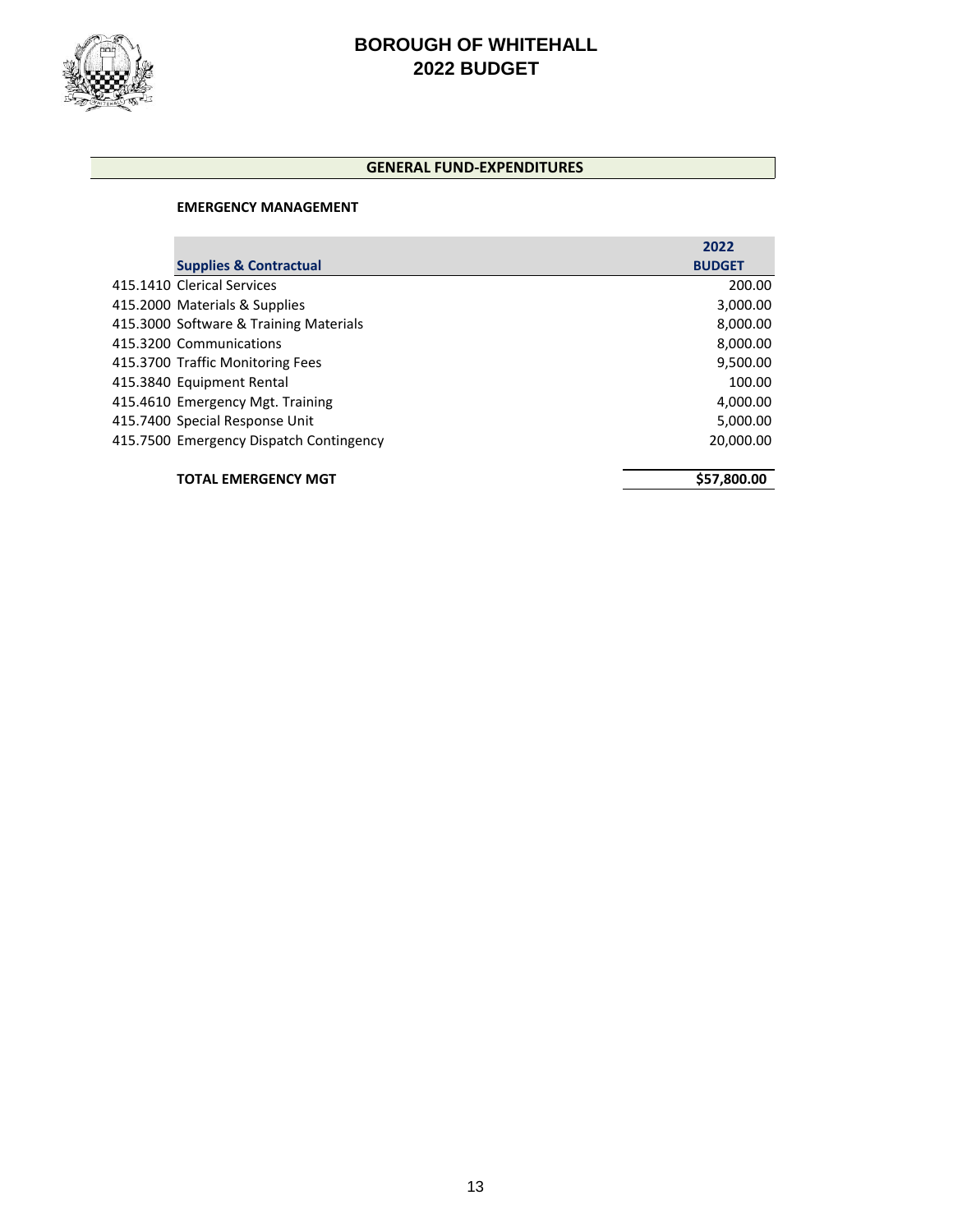

#### **GENERAL FUND-EXPENDITURES**

#### **HEALTH & SANITATION**

|                                      | 2022           |
|--------------------------------------|----------------|
| <b>Contracted Services</b>           | <b>BUDGET</b>  |
| 427.4500 Refuse Collection           | 848,820.00     |
| 427.4520 Leaf Waste Collection       | 25,000.00      |
| 427.5000 Recycling Collection        | 223,170.00     |
| 427.5500 Special Collection          | 10,000.00      |
| 428.3100 Animal Control              | 38,000.00      |
| 428.3200 Deer Management Program     | 10,000.00      |
| <b>TOTAL HEALTH &amp; SANITATION</b> | \$1,154,990.00 |
|                                      |                |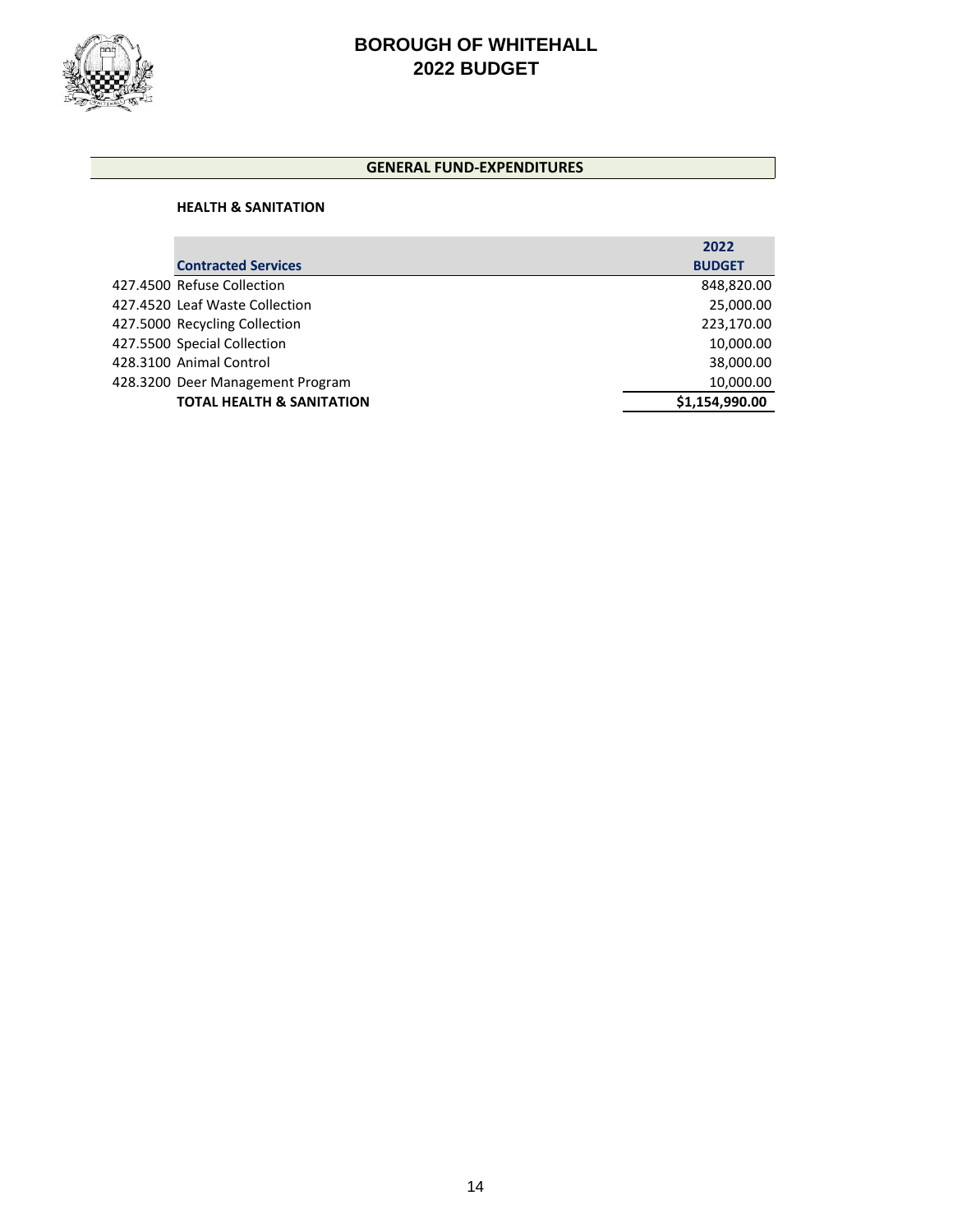

## **GENERAL FUND-EXPENDITURES**

#### **PUBLIC WORKS**

|                   |                                                  |                                               | 2022          |
|-------------------|--------------------------------------------------|-----------------------------------------------|---------------|
|                   | <b>Salary, Wages &amp; Benefits</b>              |                                               | <b>BUDGET</b> |
|                   | 430.1210 Salary-Public Works Super.              |                                               | 76,140.00     |
|                   | 430.1220 Wages-Labor Foreman                     |                                               | 103,912.00    |
|                   | 430.1410 Wages-Laborers                          |                                               | 351,428.00    |
|                   | 430.1420 Wages-Part Time Employees               |                                               | 25,000.00     |
|                   | 430.1830 Overtime-Sewer/Misc.                    |                                               | 10,000.00     |
|                   | 430.1840 Overtime-Salt/Snow Removal              |                                               | 40,000.00     |
|                   | 430.1990 Benefits (FICA, Medical, Life Ins. Etc) |                                               | 306,735.00    |
|                   |                                                  | <b>Total Salaries &amp; Wages</b>             | 913,215.00    |
|                   | <b>Supplies &amp; Contractual</b>                |                                               |               |
| 430.1910 Uniforms |                                                  |                                               | 8,000.00      |
|                   | 430.2100 Office Supplies                         |                                               | 750.00        |
|                   | 430.2200 Materials & Supplies                    |                                               | 6,500.00      |
|                   | 430.2210 Construction Supplies                   |                                               | 1,500.00      |
|                   | 430.2230 Material for Street Maintenance         |                                               | 7,000.00      |
|                   |                                                  |                                               |               |
|                   |                                                  | <b>Total Contractual Service/Supplies</b>     | 23,750.00     |
|                   | <b>Vehicle &amp; Equipment Expense</b>           |                                               |               |
|                   | 430.2500 Vehicle Equip Mte                       |                                               | 30,000.00     |
|                   | 430.2530 Gasoline, Oil, Diesel Fuel              |                                               | 32,000.00     |
| 430.2550 Tires    |                                                  |                                               | 9,000.00      |
|                   | 430.2560 Tire Chains                             |                                               | 5,000.00      |
|                   | 430.2600 Minor Equipment Purchase                |                                               | 3,500.00      |
|                   | 430.3200 Communication Expenses                  |                                               | 3,000.00      |
|                   | 430.3840 Equipment Rental                        |                                               | 1,500.00      |
|                   |                                                  |                                               |               |
|                   |                                                  | <b>Total Vehicle &amp; Equipment Expenses</b> | 84,000.00     |
|                   | <b>General Expenses</b>                          |                                               |               |
|                   | 430.4200 Association Dues                        |                                               | 700.00        |
|                   | 430.4610 Training Seminars                       |                                               | 100.00        |
|                   | 430.7400 Vehicle Replacement                     |                                               | 108,324.00    |
|                   |                                                  | <b>Total General Expenses</b>                 | 109,124.00    |
|                   |                                                  |                                               |               |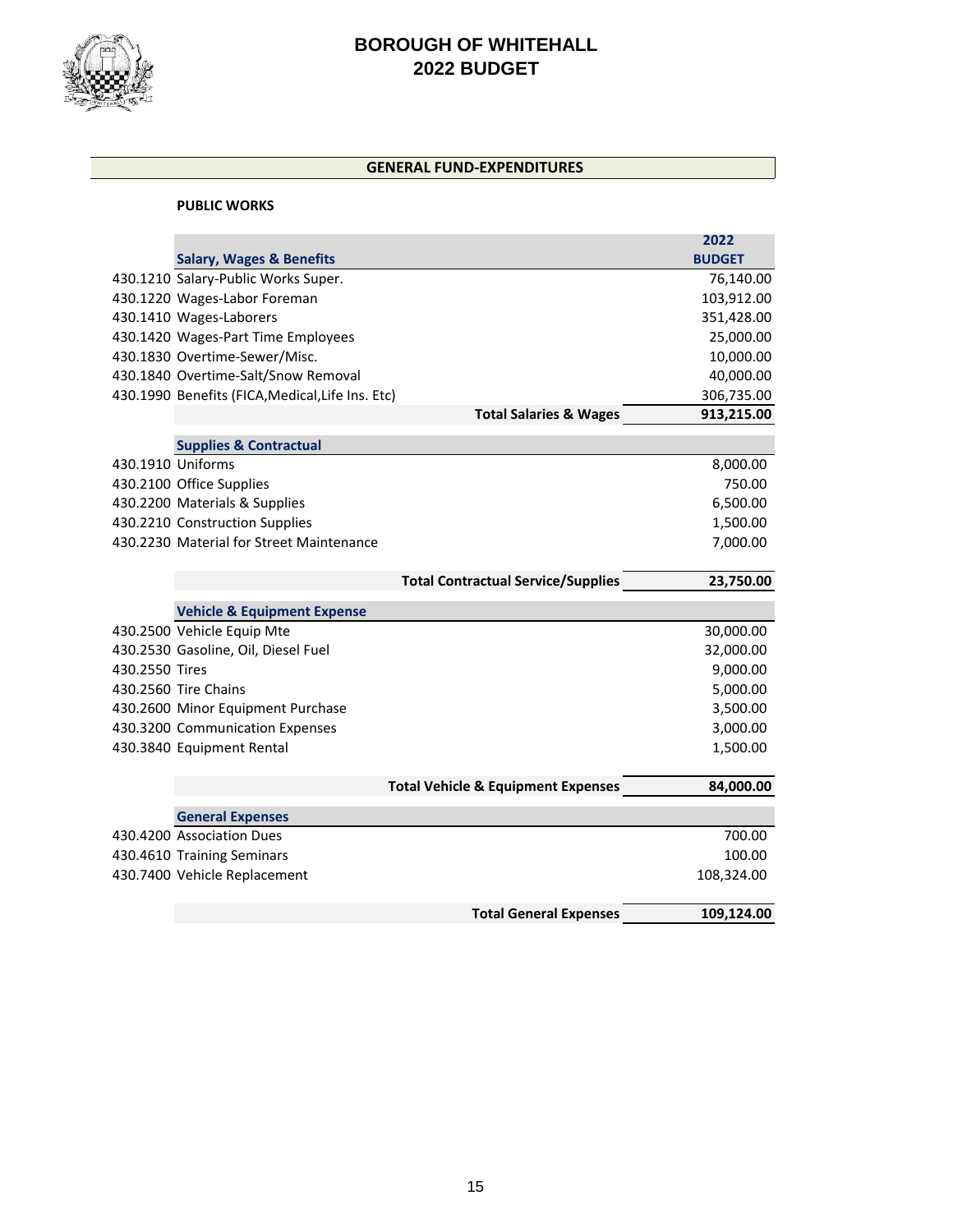

## **GENERAL FUND-EXPENDITURES**

#### **PUBLIC WORKS**

|                  |                                     |                                     | 2022           |
|------------------|-------------------------------------|-------------------------------------|----------------|
|                  | <b>Snow &amp; Ice Removal</b>       |                                     | <b>BUDGET</b>  |
|                  | 432.2200 Road Salt                  |                                     | 200,000.00     |
| 432.2210 Calcium |                                     |                                     | 1,000.00       |
| 432.2290 Meals   |                                     |                                     | 100.00         |
|                  | 432.7500 Salt Storage Facility      |                                     | 0.00           |
|                  |                                     |                                     |                |
|                  |                                     | <b>Total-Snow &amp; Ice Removal</b> | 201,100.00     |
|                  |                                     |                                     |                |
|                  | <b>Streets &amp; Highways</b>       |                                     |                |
|                  | 433.2200 Street Name Signs & Posts  |                                     | 1,000.00       |
|                  | 433.2210 Traffic Signs & Posts      |                                     | 3,500.00       |
|                  | 433.2220 Traffic Paint              |                                     | 1,750.00       |
|                  | 434.3610 Street Lighting            |                                     | 56,650.00      |
|                  |                                     |                                     |                |
|                  |                                     | <b>Total Streets &amp; Highways</b> | 62,900.00      |
|                  |                                     |                                     |                |
|                  | <b>Street Maintenance</b>           |                                     |                |
|                  | 438.2200 Guide Rails                |                                     | 0.00           |
|                  | 438.6000 Minor Resurfacing Projects |                                     | 0.00           |
|                  | 438.6100 Street Resurfacing         |                                     | 0.00           |
|                  |                                     |                                     |                |
|                  |                                     | <b>Total Street Maintenance</b>     | 0.00           |
|                  | <b>TOTAL PUBLIC WORKS</b>           |                                     | \$1,394,089.00 |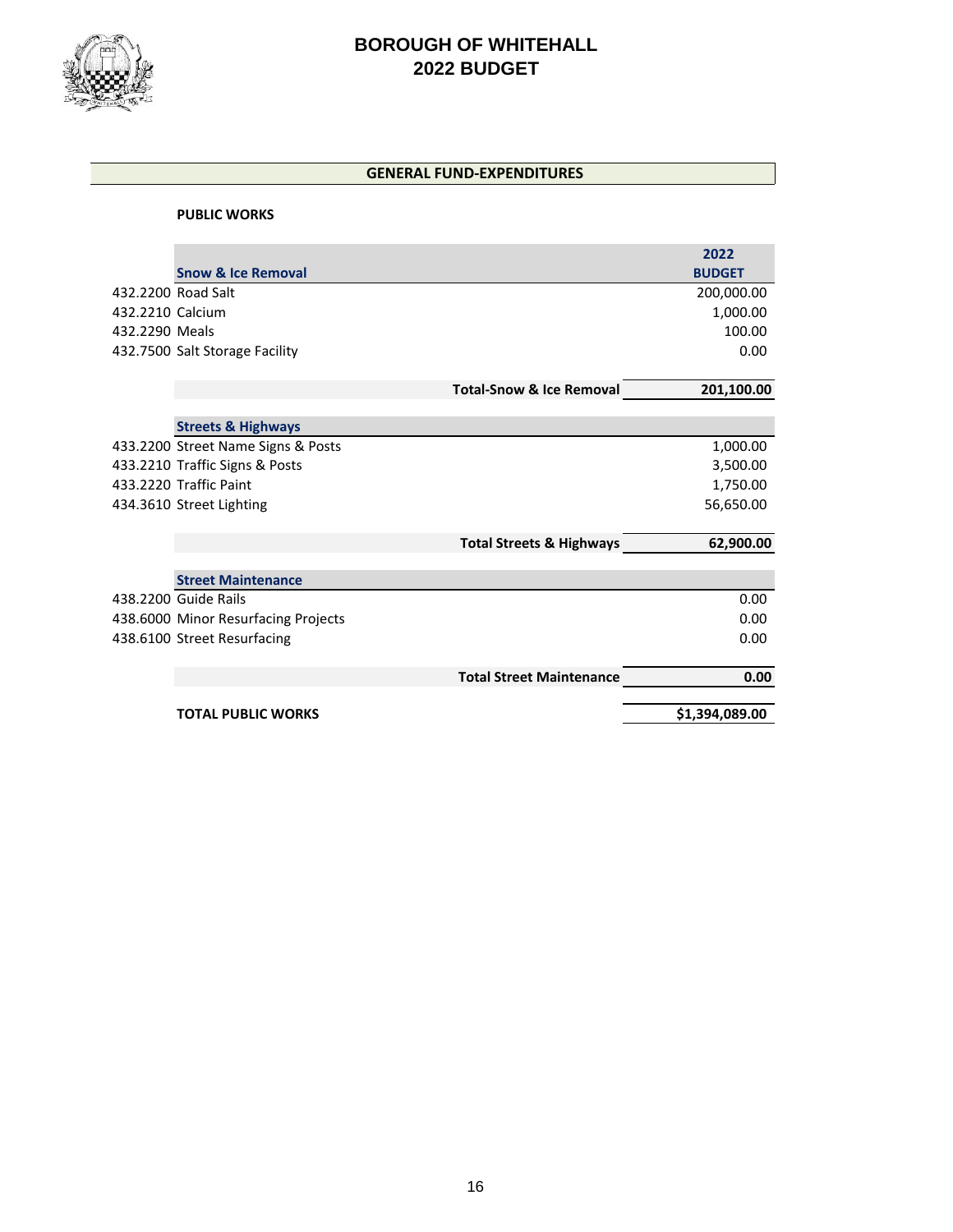

#### **GENERAL FUND-EXPENDITURES**

#### **SWIMMING POOL**

|                   |                                                  |                                         | 2022          |
|-------------------|--------------------------------------------------|-----------------------------------------|---------------|
|                   | <b>Salary, Wages &amp; Benefits</b>              |                                         | <b>BUDGET</b> |
|                   | 452.1210 Pool Manager                            |                                         | 0.00          |
|                   | 452.1220 Assistant Pool Manager                  |                                         | 0.00          |
|                   | 452.1300 Lifeguards                              |                                         | 0.00          |
| 452.1310 Checkers |                                                  |                                         | 0.00          |
|                   | 452.1330 Caretaker                               |                                         | 0.00          |
|                   | 452.1410 Registration Clerks                     |                                         | 0.00          |
|                   | 452.1830 Overtime                                |                                         | 0.00          |
|                   | 452.1990 Benefits (FICA, Medical, Life Ins. Etc) |                                         | 0.00          |
|                   |                                                  | <b>Total Salaries &amp; Wages</b>       | 0.00          |
|                   |                                                  |                                         |               |
|                   | <b>Supplies &amp; Contractual</b>                |                                         |               |
|                   | 452.2000 Passes & Applications                   |                                         | 0.00          |
|                   | 452.2220 Water Treatment                         |                                         | 0.00          |
|                   | 452.2260 Materials & Supplies                    |                                         | 0.00          |
|                   | 452.2380 Suits for Guards                        |                                         | 0.00          |
|                   | 452.3210 Telephone                               |                                         | 410.00        |
|                   | 452.3610 Electricity                             |                                         | 3,350.00      |
| 452.3620 Gas      |                                                  |                                         | 150.00        |
| 452.3640 Sewage   |                                                  |                                         | 24.00         |
| 452.3660 Water    |                                                  |                                         | 0.00          |
|                   | 452.3670 Stormwater Fee                          |                                         | 288.00        |
|                   | 452.3710 Grounds Keeping                         |                                         | 0.00          |
|                   | 452.3720 Maintenance & Repairs                   |                                         | 0.00          |
|                   | 452.4510 Contract/Pool Maintenance               |                                         | 0.00          |
|                   | 452.8000 Furniture/Equipment                     |                                         | 0.00          |
|                   |                                                  | <b>Total Supplies &amp; Contractual</b> | 4,222.00      |
|                   | <b>TOTAL SWIMMING POOL</b>                       |                                         | \$4,222.00    |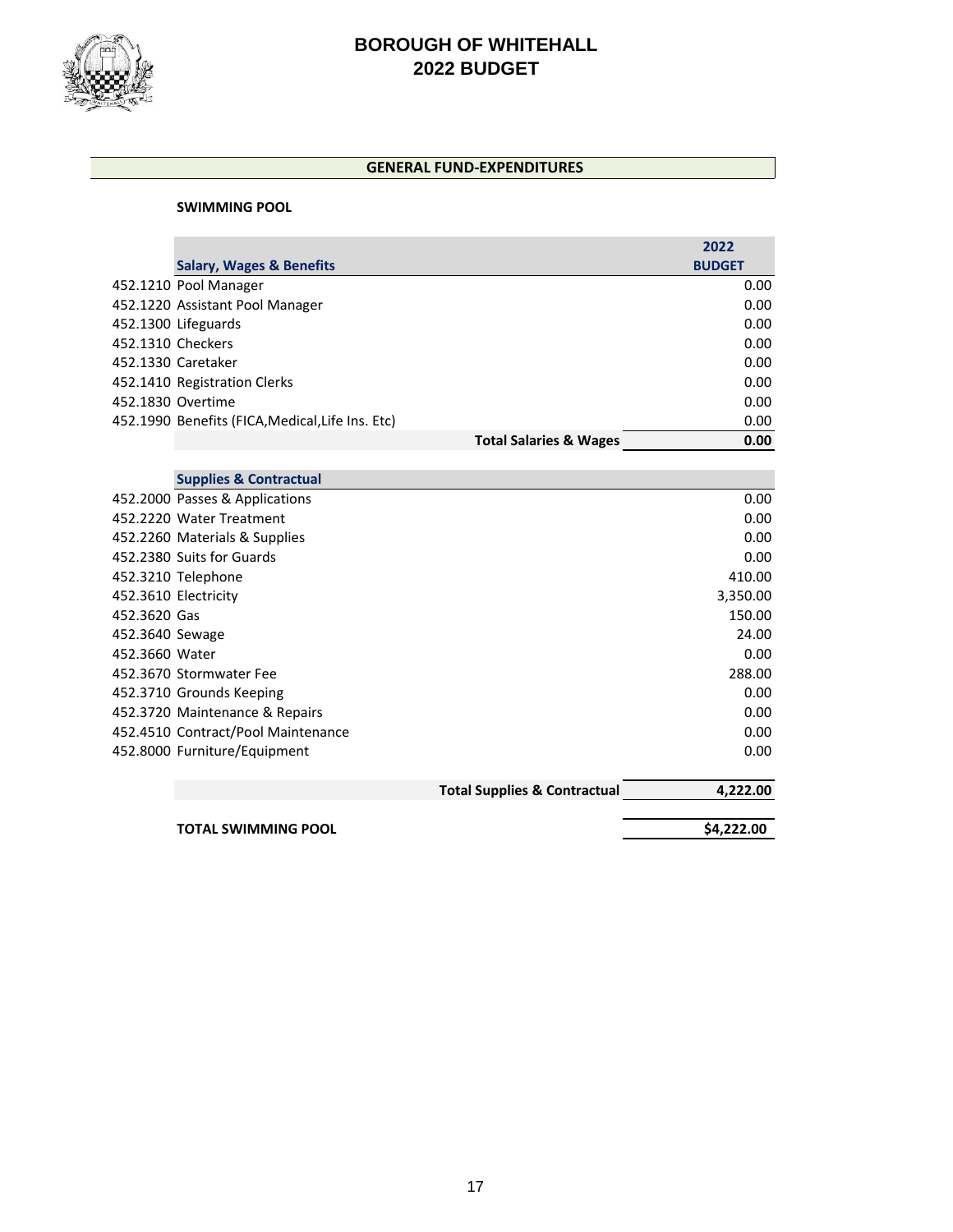

#### **GENERAL FUND-EXPENDITURES**

#### **PARKS & RECREATION**

#### **RECREATION PROGRAMS**

|                 |                                                                                 |                                         | 2022          |
|-----------------|---------------------------------------------------------------------------------|-----------------------------------------|---------------|
|                 | <b>Salary, Wages &amp; Benefits</b>                                             |                                         | <b>BUDGET</b> |
|                 | 454.1210 Salary-Recreation Director                                             |                                         | 35,116.00     |
|                 | 454.1220 Salary-Asst. Rec. Director                                             |                                         | 6,258.00      |
|                 | 454.1410 Wages-Recreation Aides                                                 |                                         | 28,800.00     |
|                 | 454.1420 Wages-Bus Drivers                                                      |                                         | 500.00        |
|                 | 454.1900 Benefits (FICA, Medical, Life Ins. Etc)                                |                                         | 6,652.00      |
|                 |                                                                                 | <b>Total Salaries &amp; Wages</b>       | 77,326.00     |
|                 |                                                                                 |                                         |               |
|                 | <b>Supplies &amp; Contractual</b>                                               |                                         |               |
|                 | 454.2000 Recreation Board Program                                               |                                         | 26,800.00     |
|                 | 454.2100 Summer Park Programs                                                   |                                         | 4,000.00      |
|                 | 454.2200 Summer Recreation Equip't & Supplies                                   |                                         | 1,500.00      |
|                 | 454.2240 Mileage Reimbursement                                                  |                                         | 250.00        |
|                 | 454.2250 Inter-Playground Transportation                                        |                                         | 1,000.00      |
|                 | 454.3000 Senior Academy                                                         |                                         | 0.00          |
|                 |                                                                                 |                                         |               |
|                 |                                                                                 | <b>Total Supplies &amp; Contractual</b> | 33,550.00     |
|                 |                                                                                 |                                         |               |
|                 |                                                                                 |                                         |               |
|                 | <b>Total Expenses Recreation Programs</b>                                       |                                         | 110,876.00    |
|                 |                                                                                 |                                         |               |
|                 | <b>PARKS &amp; TENNIS COURT MAINTENANCE</b>                                     |                                         |               |
|                 |                                                                                 |                                         |               |
|                 | <b>Supplies &amp; Contractual</b>                                               |                                         | 500.00        |
|                 | 454.2260 Materials & Supplies - Parks<br>454.2270 Maintenance & Repairs - Parks |                                         | 10,000.00     |
|                 | 454.2280 Contracted Services-Trees                                              |                                         | 15,000.00     |
|                 | 454.2320 Tennis/Maintenance & Repairs                                           |                                         | 500.00        |
|                 | 454.3610 Electricity                                                            |                                         | 3,725.00      |
| 454.3640 Sewage |                                                                                 |                                         | 882.00        |
| 454.3660 Water  |                                                                                 |                                         | 2,280.00      |
|                 | 454.3670 Stormwater Fee                                                         |                                         | 2,784.00      |
|                 |                                                                                 |                                         |               |
|                 |                                                                                 | <b>Total Parks Maintenance</b>          | 35,671.00     |
|                 | <b>TOTAL PARKS &amp; RECREATION</b>                                             |                                         | \$146,547.00  |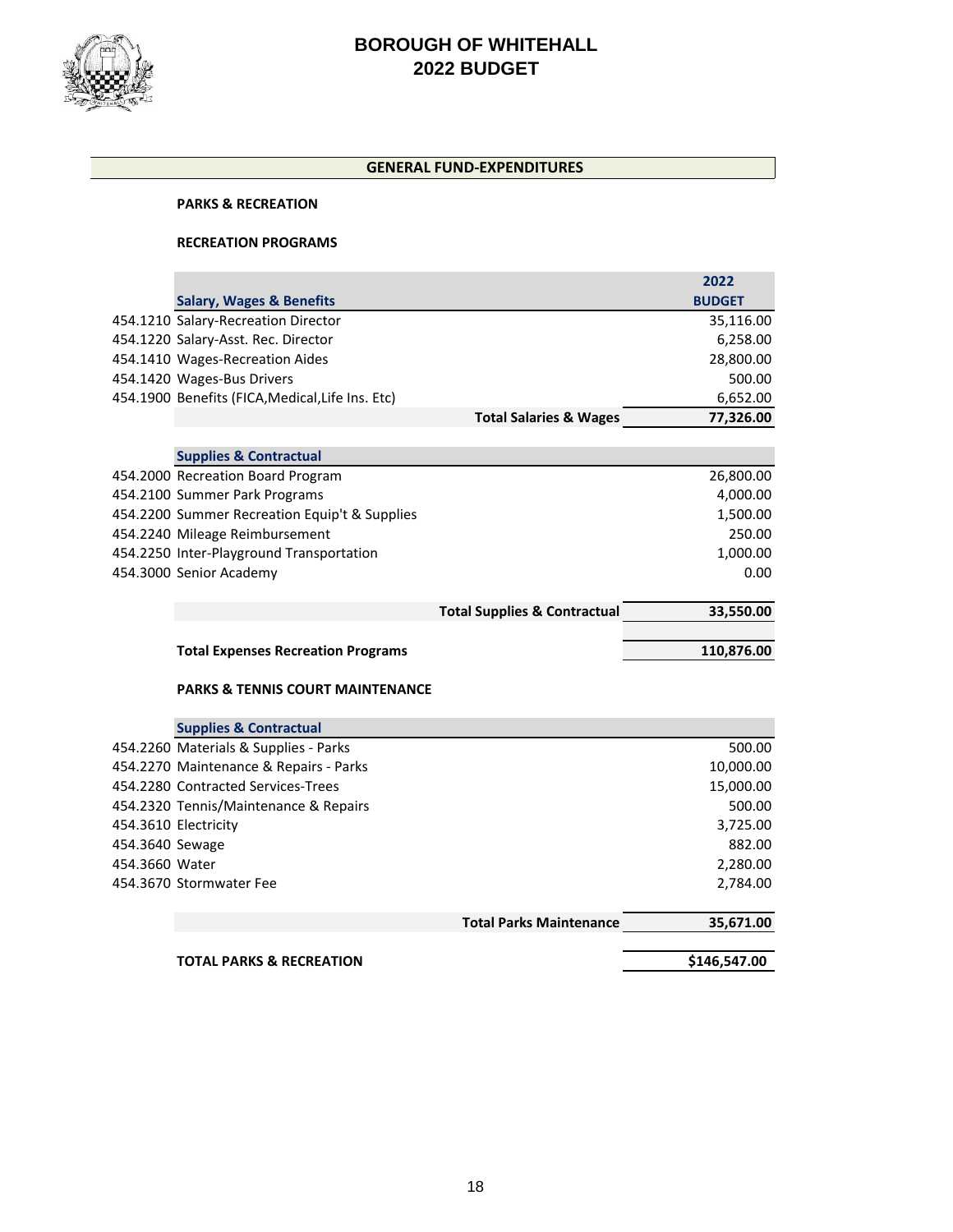

#### **GENERAL FUND-EXPENDITURES**

#### **INSURANCE & BENEFITS**

|                                          |                        | 2022          |
|------------------------------------------|------------------------|---------------|
| <b>Insurance</b>                         |                        | <b>BUDGET</b> |
| 486.3510 Property & Liability Insurance  |                        | 82,000.00     |
| 486.3540 Workmen's Compensation          |                        | 180,000.00    |
| 486.3550 Employee Testing Services       |                        | 500.00        |
| 486.3560 Public Officials Liability Ins. |                        | 20,345.00     |
| 486.3570 Police Prof. Liability Ins.     |                        | 31,880.00     |
|                                          |                        |               |
|                                          | <b>Total Insurance</b> | 314.725.00    |

| <b>Employee Benefits</b>                    |                                |                  |
|---------------------------------------------|--------------------------------|------------------|
| 487.1550 Medical Deductibles                |                                | 79,550.00        |
| 487.1560 Medical, Dental & Vision Insurance |                                | 685,152.00       |
| 487.1570 Employee Wellness Program          |                                | 6,517.00         |
| 487.1580 Term Life Insurance                |                                | 26,052.00        |
| 487.1590 Retirement Life Insurance          |                                | 400.00           |
| 487.1610 Social Security & Medicare         |                                | 167,340.00       |
| 487.1620 Unemployment Compensation          |                                | 14,964.00        |
| 487.1630 Gen Employees Pension Contrib.     |                                | 258,077.00       |
| 487.1640 Police Pension Contribution        |                                | 981,586.00       |
|                                             | <b>Total Employee Benefits</b> | 2,219,638.00     |
| 487.1990 Distributed Employee Benefits      |                                | (2, 162, 201.00) |

## **UNALLOCATED INSURANCE & BENEFITS** \$372,162.00

#### **EMPLOYEE BENEFIT COST BY DEPARTMENT**

|                               | 2022                   |
|-------------------------------|------------------------|
| <b>DEPARTMENT</b>             | <b>PROPOSED BUDGET</b> |
| Legislative/Executive         | 86,581.00              |
| <b>Finance</b>                | 43,433.00              |
| <b>Building &amp; Grounds</b> | 2,142.00               |
| <b>Planning &amp; Zoning</b>  | 81,498.00              |
| <b>Police/Dispatchers</b>     | 1,635,160.00           |
| <b>Public Works</b>           | 306,735.00             |
| <b>Recreation</b>             | 6,652.00               |
| Total                         | \$2,162,201.00         |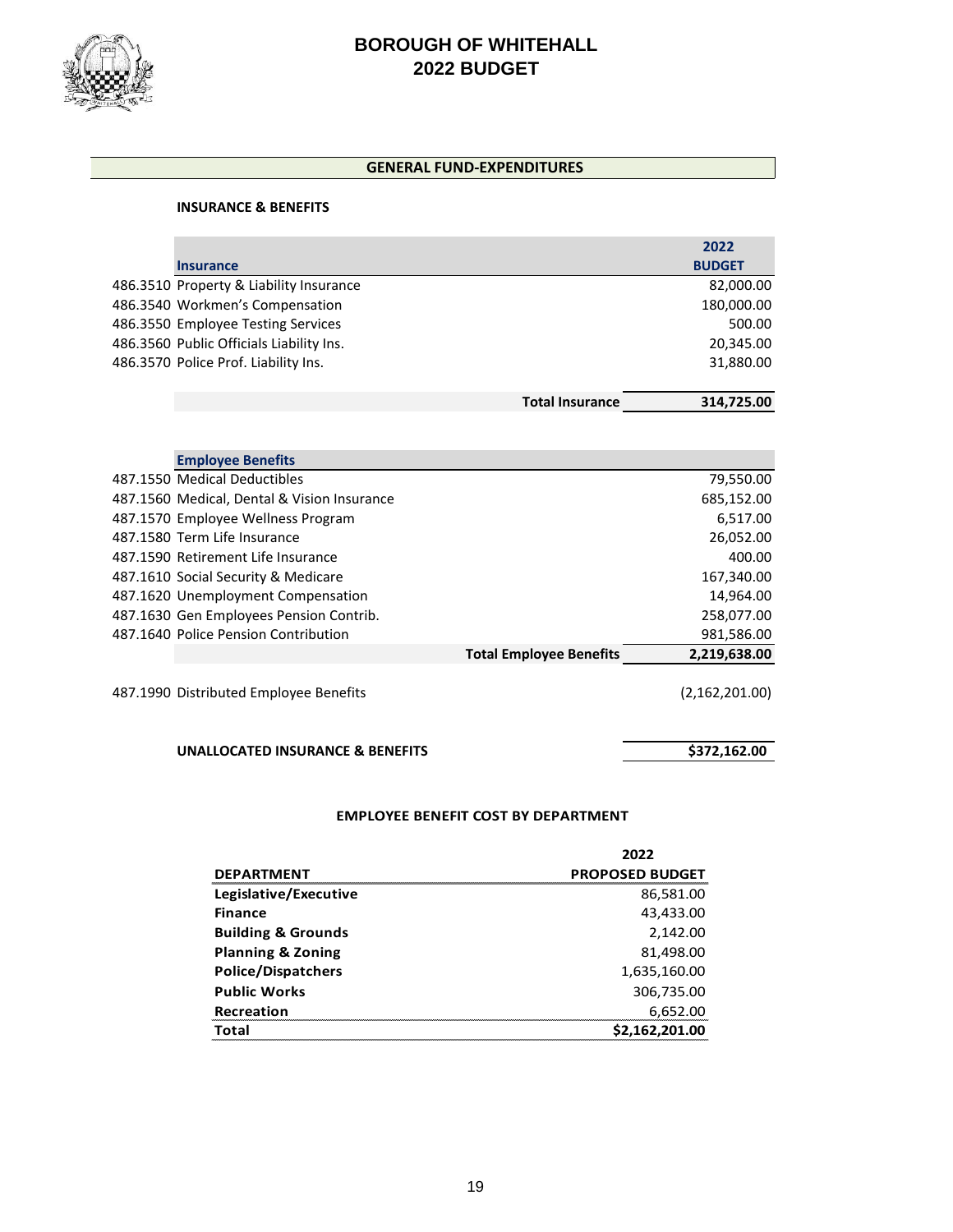

## **GENERAL FUND-EXPENDITURES**

## **DEBT SERVICE/TRANSFERS**

|                                               |                            | 2022          |
|-----------------------------------------------|----------------------------|---------------|
| <b>Debt Service</b>                           |                            | <b>BUDGET</b> |
| 471.4000 Principal & Interest-2011 Note       |                            | 47,240.00     |
| 471.4100 Principal-2022 Note                  |                            | 204,285.00    |
| 472.4100 Interest-2022 Note                   |                            | 129,553.00    |
|                                               | <b>Total Debt Services</b> | 381,078.00    |
|                                               |                            |               |
| <b>Transfers</b>                              |                            |               |
| 492.3000 Transfer to Capital Projects         |                            | 332,000.00    |
| 492.3005 Capital Appropriation-Fire Equipment |                            | 100,000.00    |
| 492.3006 Capital Appropriation-Parks          |                            | 138,000.00    |
| 492.3007 Capital Appropriation-Pool           |                            | 0.00          |
|                                               | <b>Total Transfers</b>     | 570,000.00    |
|                                               |                            |               |
|                                               |                            |               |

**TOTAL TRANSFERS & DEBT SERVICE \$951,078.00**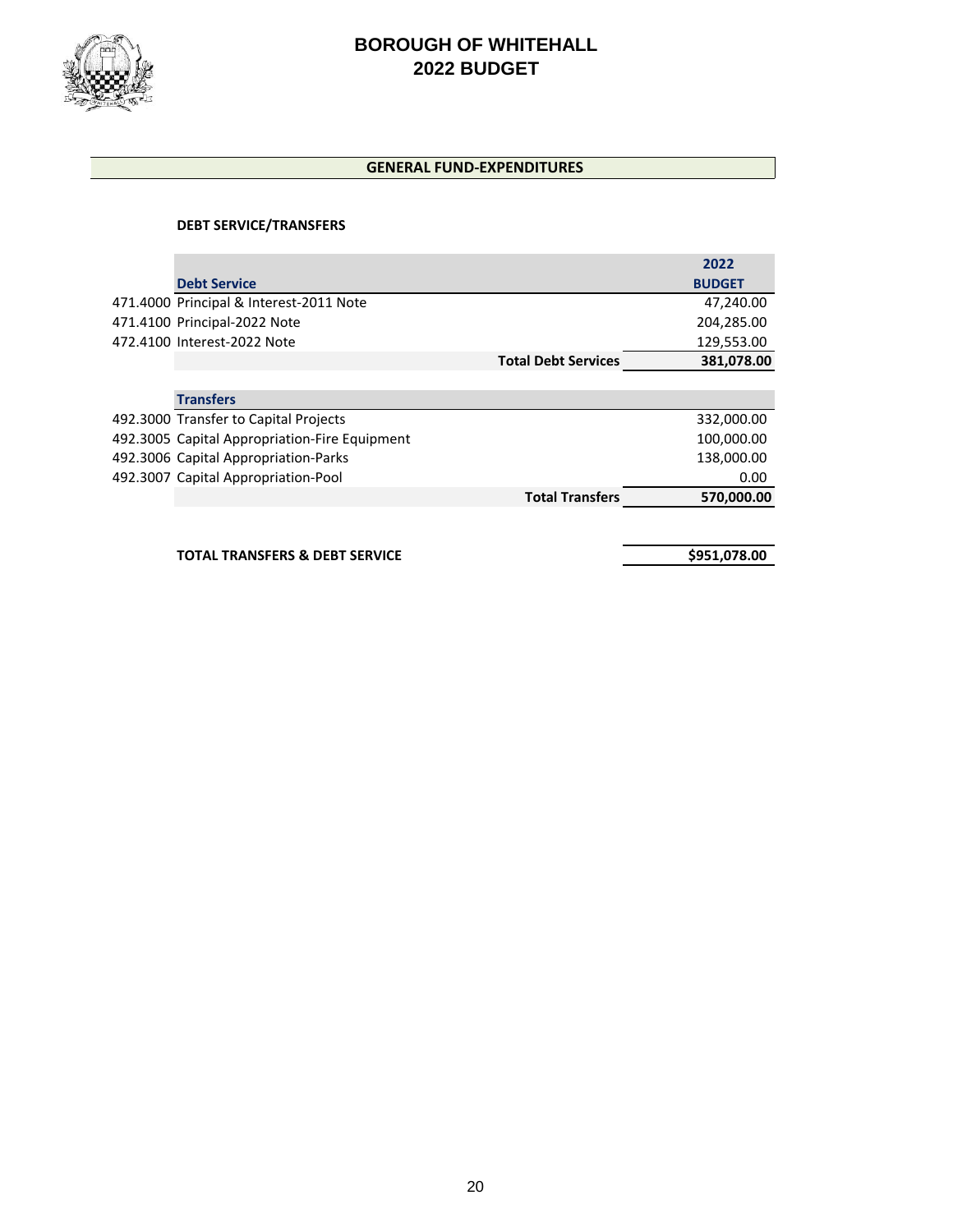

#### **GENERAL FUND-EXPENDITURES**

**LIBRARY** 

|                               | 2022          |
|-------------------------------|---------------|
| <b>Transfers</b>              | <b>BUDGET</b> |
| 456.5200 Library Contribution | 389,760.00    |

**TOTAL LIBRARY \$389,760.00**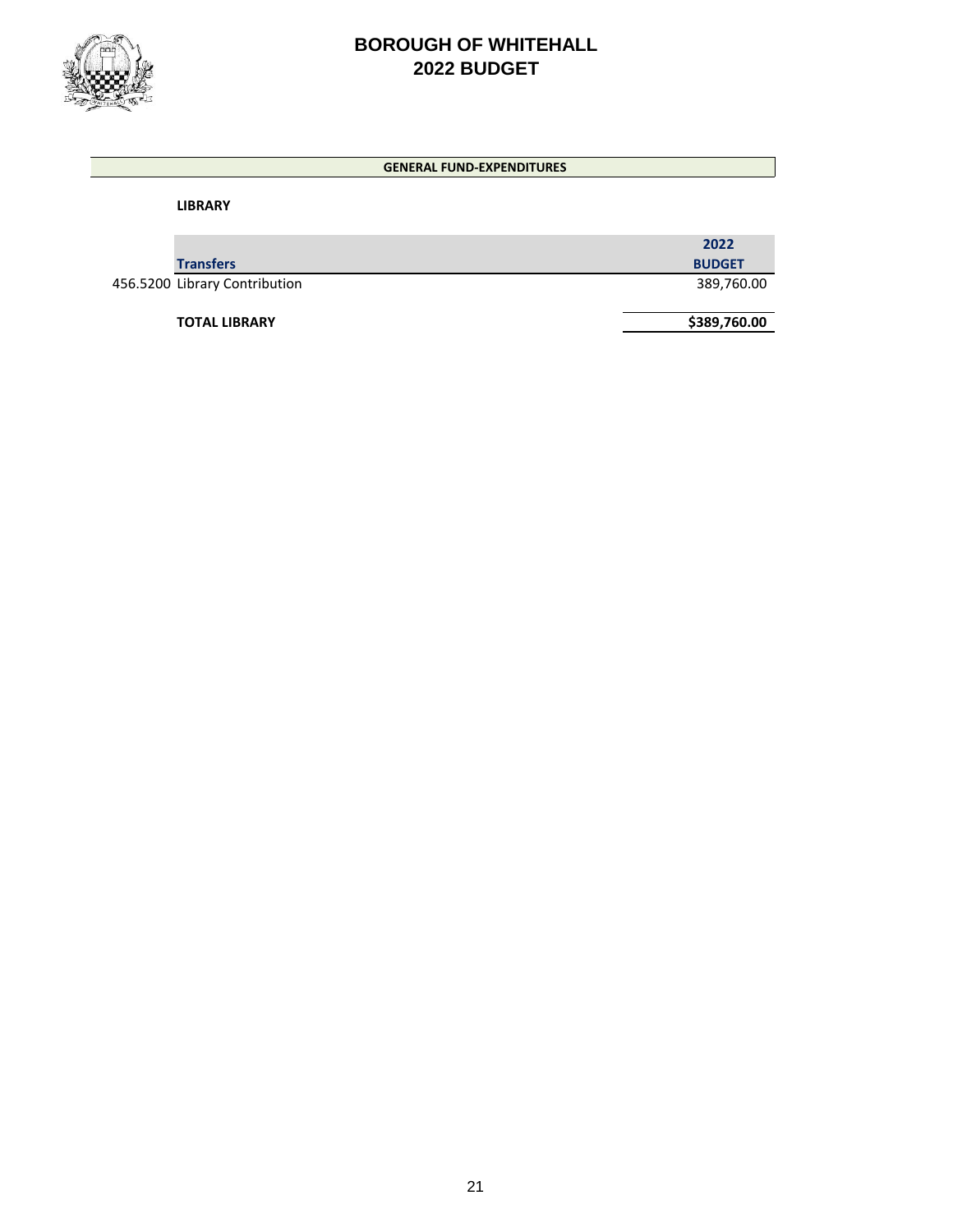

#### **STORM SEWER FUND**

| <b>REVENUES</b>                      | 2022          |
|--------------------------------------|---------------|
|                                      | <b>BUDGET</b> |
| 341.0000 Interest                    | 1,000.00      |
| 380,0000 Storm Sewer Fees            | 680,000.00    |
| 380.1200 Storm Sewer Fees-Delinguent | 50,000.00     |
| 392,0000 Transfer from Fund Balance  | 83,485.00     |
|                                      |               |
| <b>TOTAL REVENUE</b>                 | \$814,485.00  |

## **EXPENDITURES**

| <b>TOTAL EXPENDITURES</b>                   | \$814,485.00 |
|---------------------------------------------|--------------|
| 471.4000 Principal & Interest-2017 Note     | 265,985.00   |
| 436.6305 Construction - Stormwater Projects | 330,000.00   |
| 436.6304 Engineering - Stormwater Projects  | 93,500.00    |
| 436.6200 Storm Sewer Emergency              | 50,000.00    |
| 436.2200 Storm Sewer Maintenance            | 0.00         |
| 436.3170 Billing Costs                      | 25,000.00    |
| 436.1330 Engineering-MS4 Compliance         | 50,000.00    |
|                                             |              |

## **\*Storm Sewer Fund Projects**

| <b>Description</b>                    | Engineering | <b>Construction</b> | <b>Total</b> |
|---------------------------------------|-------------|---------------------|--------------|
| Streets Run Swale                     | 6,000.00    | 35,000.00           | 41,000.00    |
| Felix Drive/RR Storm Sewer            | 7,500.00    | 20,000.00           | 27,500.00    |
| Doverdell Storm Sewer                 | 15,000.00   | 75,000.00           | 90,000.00    |
| Polluton Reduction Plan               | 5,000.00    | 0.00                | 5,000.00     |
| <b>Streets Run Stream Restoration</b> | 50,000.00   | 150,000,00          | 200,000.00   |
| Misc.Storm Sewer Improvement          | 10,000.00   | 50,000.00           | 60,000.00    |
| <b>TOTAL</b>                          | 93,500.00   | 330,000.00          | 423,500.00   |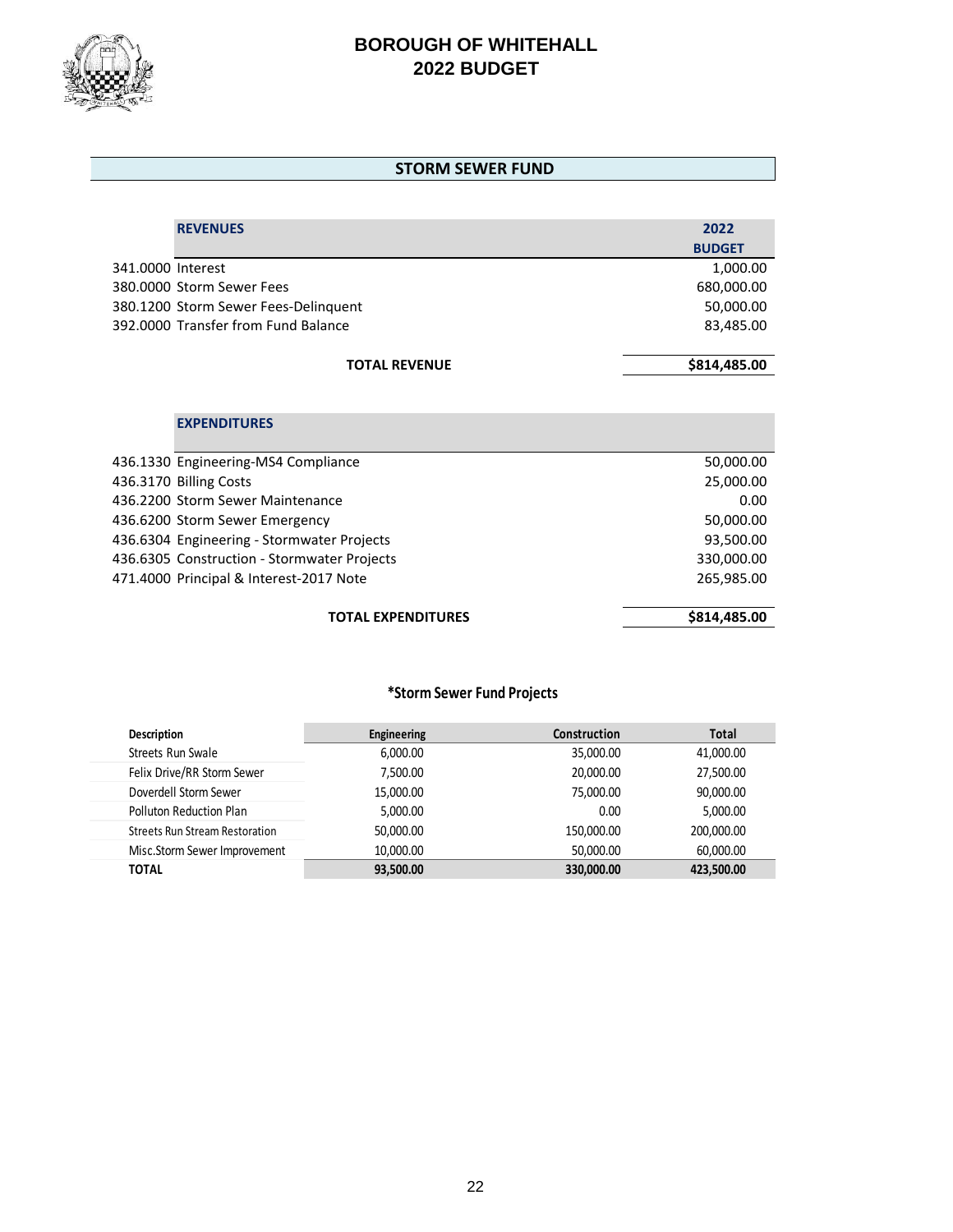

#### **SANITARY SEWER FUND**

|                      |                                            | 2022           |
|----------------------|--------------------------------------------|----------------|
|                      | <b>REVENUES</b>                            | <b>BUDGET</b>  |
| 341.0000.00 Interest |                                            | 2,500.00       |
|                      | 364,0000.00 Sewer User Fees                | 4,500,000.00   |
|                      | 364.1000.00 ALCOSAN Reimbursement          | 16,000.00      |
|                      | 364.1100.00 Sewer Tap-In Fees              | 5,000.00       |
|                      | 364.1200.00 Delinquent Sewage/Jordan       | 70,000.00      |
|                      | 364.1210.00 Sewer User Fees-Pleasant Hills | 240,000.00     |
|                      | 364.7000.00 Evidence of Compliance         | 5,000.00       |
|                      | 392.0000.00 Transfer from Fund Balance     | 1,691,877.00   |
|                      | <b>TOTAL REVENUE</b>                       | \$6,530,377.00 |

#### **5 YEAR HISTORY OF SANITARY SEWER USER CHARGES**

|             | Alcosan       |                   | <b>Whitehall Boro</b> | <b>TOTAL</b> | <b>ALCOSAN</b>        |
|-------------|---------------|-------------------|-----------------------|--------------|-----------------------|
| <u>Year</u> | Rate/1000 GAL | <b>Multiplier</b> | Rate/1000 Gal         | Rate/1000G   | <b>SERVICE CHARGE</b> |
| 2017        | 6.91          | 0.58              | 4.01                  | 10.92        | 14.51                 |
| 2018        | 7.42          | 0.58              | 430                   | 11.72        | 15.60                 |
| 2019        | 7.94          | 0.58              | 4.60                  | 12.54        | 16.69                 |
| 2020        | 8.50          | 0.54              | 459                   | 13.09        | 17.86                 |
| 2021        | 9.10          | 0.54              | 4 91                  | 14.01        | 19.11                 |
| 2022        | 9.73          | 0.50              | 4.87                  | 14.60        | 20.45                 |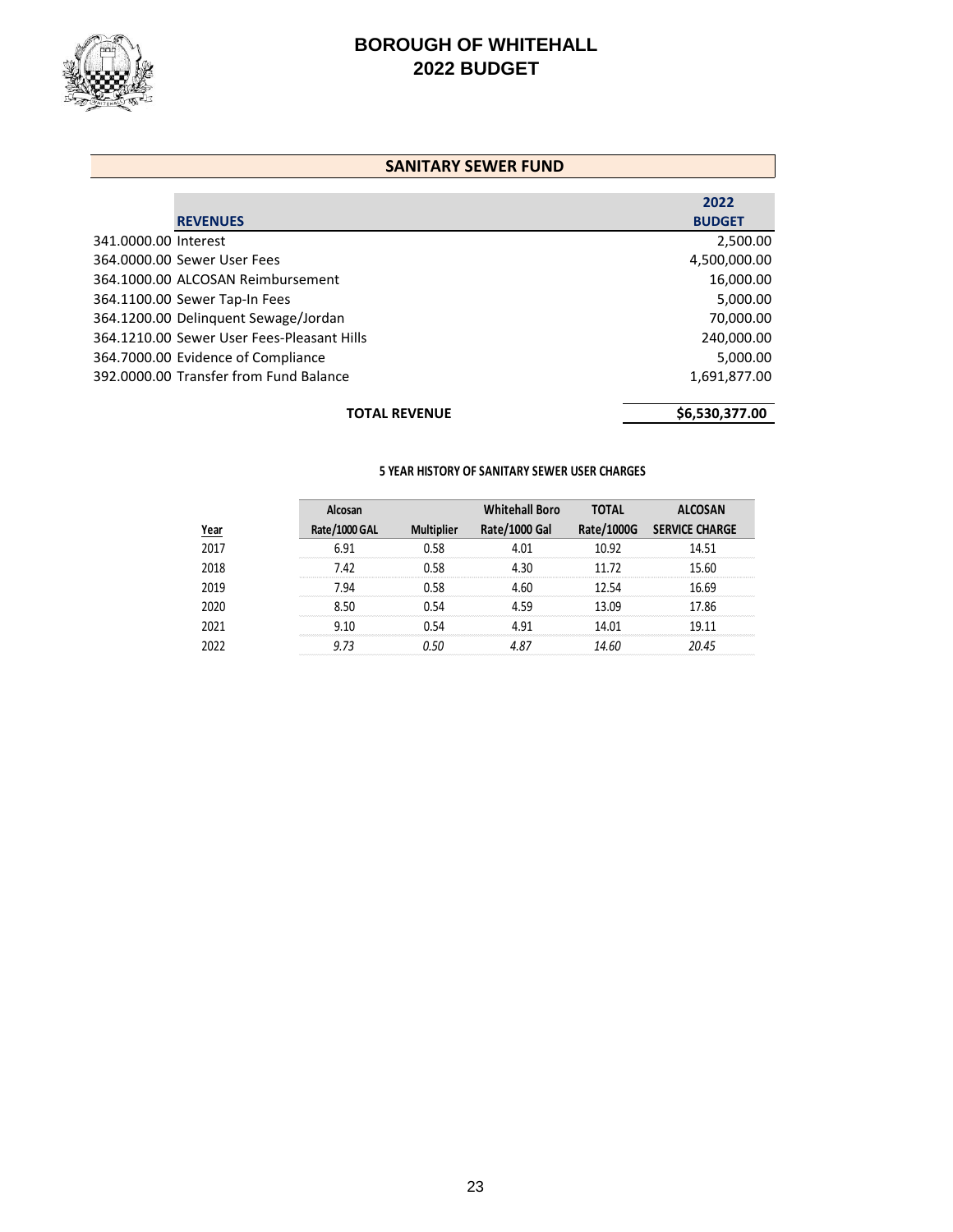

## **SANITARY SEWER FUND**

| <b>EXPENDITURES</b>                        |               |
|--------------------------------------------|---------------|
|                                            | 2022          |
| Salary, Wages & Insurance                  | <b>BUDGET</b> |
| 402.1310.00 Finance Director               | 10,000.00     |
| 430.1200.00 Public Works Supervisor        | 17,000.00     |
| 430.1410.00 PW Laborers (2 Men)            | 140,000.00    |
| 486.3510.00 Property & Liability Insurance | 35,000.00     |
| 486.3540.00 Worker's Compensation          | 10,000.00     |
| 487.1560.00 Medical Insurance              | 46,000.00     |
| <b>Total Salary, Wages &amp; Insurance</b> | 258,000.00    |

|                          | <b>Supplies &amp; Contractual</b>         |              |
|--------------------------|-------------------------------------------|--------------|
| 402.3100.00 Auditors Fee |                                           | 3,000.00     |
|                          | 426.2200.00 Materials & Supplies          | 2,600.00     |
|                          | 426.3850.00 Shacog Sewer Machine, Camera  | 14,000.00    |
|                          | 429.2110.00 Postage, Water Shut Off Fees  | 1,000.00     |
|                          | 429.2200.00 Water Usage Data              | 4,160.00     |
|                          | 429.3160.00 Delinguent Sewage/Jordan      | 1,000.00     |
|                          | 429.3170.00 Sewage Billing Costs          | 17,800.00    |
|                          | 429.3720.00 City of Pittsburgh            | 15,082.00    |
|                          | 429.4500.00 Payment/ALCOSAN               | 3,245,735.00 |
|                          | 429.4510.00 Payment/Pleasant Hills        | 125,000.00   |
|                          | 429.6000.00 Engineering- Sewer Projects*  | 309,000.00   |
|                          | 429.7000.00 Construction- Sewer Projects* | 1,181,000.00 |
|                          | 429.8000.00 Emergency Sewer Projects      | 50,000.00    |
|                          | 429.9000.03 Pleasant Hills Authority      | 103,000.00   |
|                          | 429.9000.04 Operations & Maintenance      | 1,200,000.00 |
|                          | <b>Total Supplies &amp; Contractual</b>   | 6,272,377.00 |
|                          | <b>TOTAL EXPENDITURES</b>                 | 6,530,377.00 |

## **Sanitary Sewer Fund Projects**

| <b>Project Description</b> | Engineering | Construction | <b>Total</b> |
|----------------------------|-------------|--------------|--------------|
| Wet Weather Watershed      | 35,000.00   | 0.00         | 35,000.00    |
| Saw Mill Run Engineering   | 10,000.00   | 0.00         | 10,000.00    |
| Streets Run Engineering    | 10,000.00   | 0.00         | 10,000.00    |
| Spring Valley/Highgrove    | 125,000.00  | 500.000.00   | 625,000.00   |
| McKee Backwater Valves     | 4.000.00    | 15,000.00    | 19,000.00    |
| Manhole Inspections        | 25,000.00   | 0.00         | 25,000.00    |
| Smoke Testing              | 40,000.00   | 0.00         | 40,000.00    |
| Sanitary System Sale       | 50,000.00   | 0.00         | 50,000.00    |
| <b>PW Trench Drain</b>     | 10,000.00   | 35,000.00    | 45,000.00    |
| M42 Grow Grant             | 0.00        | 631,000.00   | 631,000.00   |
| <b>TOTAL</b>               | 309,000,00  | 1,181,000.00 | 1,490,000.00 |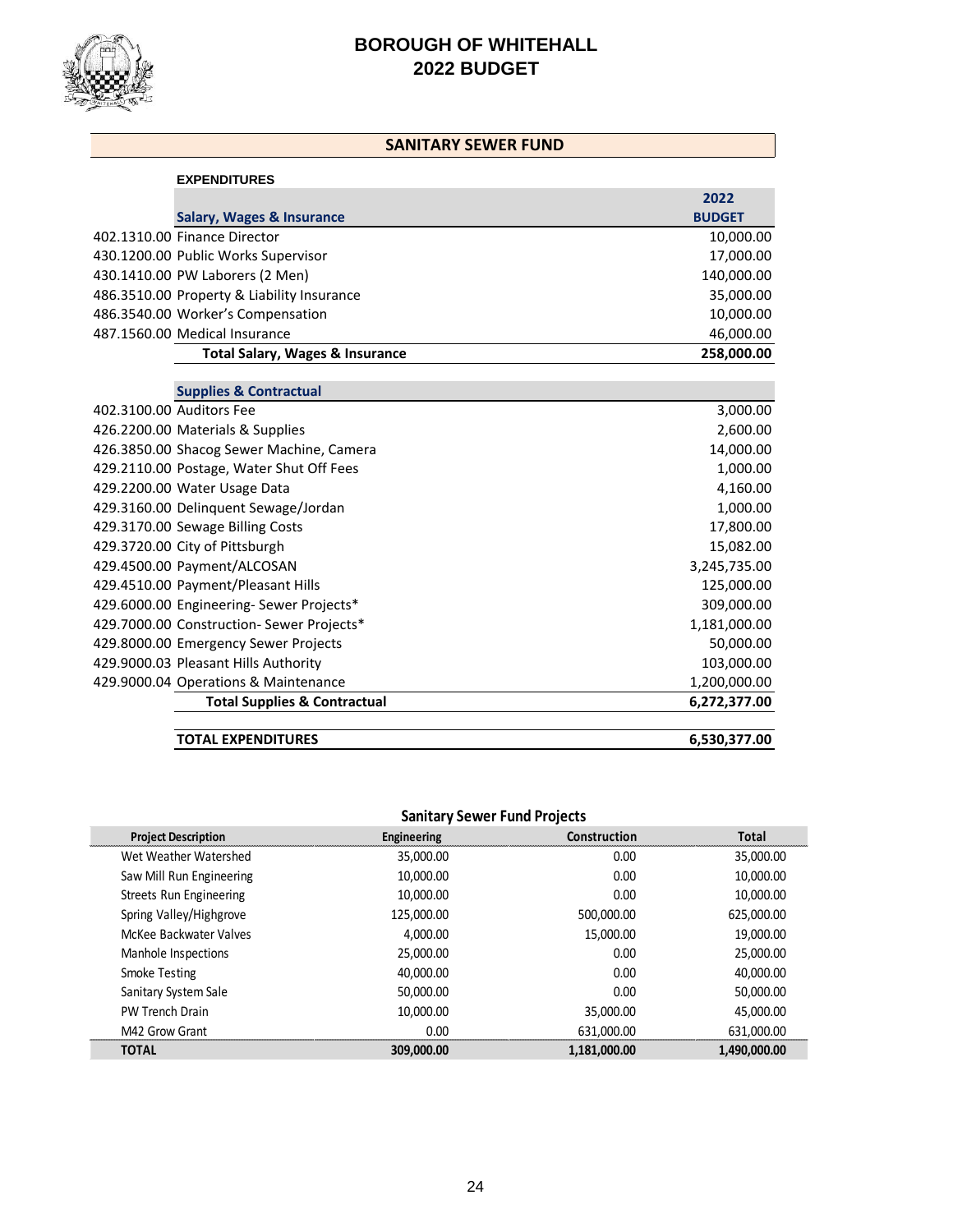

| <b>2017 DOVERDELL DRIVE STORM SEWER FUND</b> |                       |
|----------------------------------------------|-----------------------|
|                                              |                       |
| <b>REVENUES</b>                              | 2022<br><b>BUDGET</b> |
| 341.0000.00 Interest                         | 40.00                 |
| 392,0000.00 Transfer from Fund Balance       | 0.00                  |
|                                              |                       |
| <b>TOTAL REVENUE</b>                         | \$40.00               |
|                                              | 2022                  |
| <b>EXPENDITURES</b>                          | <b>BUDGET</b>         |
| 436.7500.00 Doverdell Drive Construction     | 0.00                  |
| <b>TOTAL EXPENDITURES</b>                    | \$0.00                |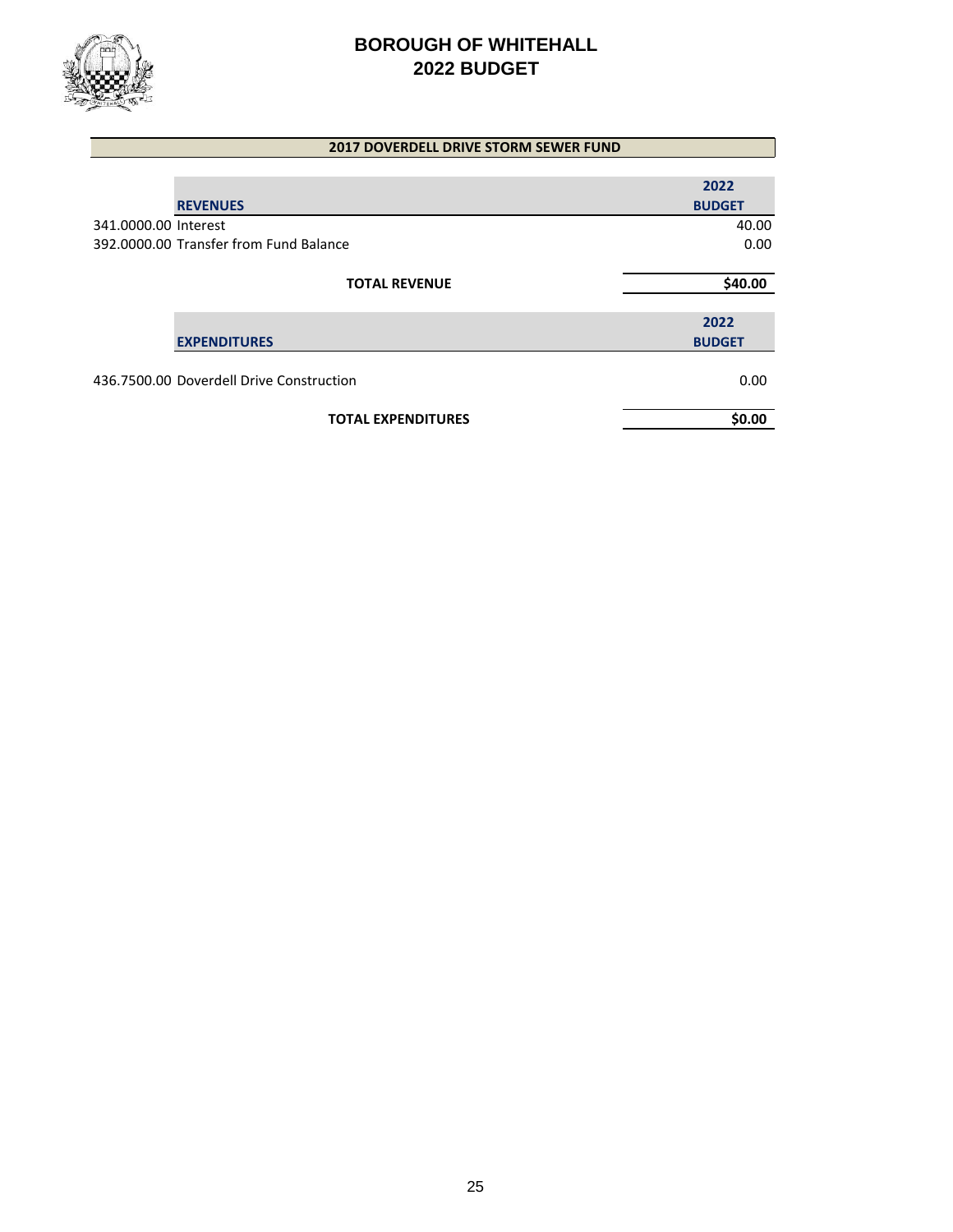

| <b>CAPITAL PROJECTS FUND</b>           |               |
|----------------------------------------|---------------|
|                                        |               |
| <b>REVENUES</b>                        | 2022          |
|                                        | <b>BUDGET</b> |
| 341.0000.00 Interest Earnings          | 150.00        |
| 364.2000.00. DCNR Grant (Union Park)   | 118,000.00    |
| 392.1000.00 Transfer from General Fund | 570,000.00    |
| <b>TOTAL REVENUE</b>                   | \$688,150.00  |
|                                        |               |
| <b>EXPENDITURES</b>                    | 2022          |
|                                        | <b>BUDGET</b> |
| <b>General Government</b>              |               |
| 409.7360 00 Carpeting-Admin            | 20,000.00     |
| 409.7380.00 Furniture-Admin            | 5,000.00      |
| 409 7330 00 Borough Beautification     | 20,000.00     |
| 409.7340 00 Building Upgrades-HVAC     | 42,000.00     |
| 409.7390 00 Campus Railing Upgrade     | 130,000.00    |
| 409.7700 00 Solar Energy Pilot Program | 50,000.00     |
| <b>Total General Government</b>        | 267,000.00    |
| <b>Public Safety</b>                   |               |
| 410.7100.00 Firearm Replacement        | 8,000.00      |
| 410.7530.00 Radar / ENRADD             | 4,500.00      |
| 410.7540.00 Bulletproof Vests          | 2,500.00      |
| 410.7595.00 In-Car Cameras             | 35,000.00     |
| 411.7340 00 MRTSA-HVAC                 | 15,000.00     |
| <b>Total Public Safety</b>             | 65,000.00     |
|                                        |               |
| 454.7200.00 Parks Projects             | 256,000.00    |
| <b>Total Parks &amp; Recreation</b>    | 256,000.00    |
| <b>TOTAL EXPENDITURES</b>              | \$588,000.00  |
|                                        |               |
| Surplus (Use) to/of Fund Balance       | \$100,150.00  |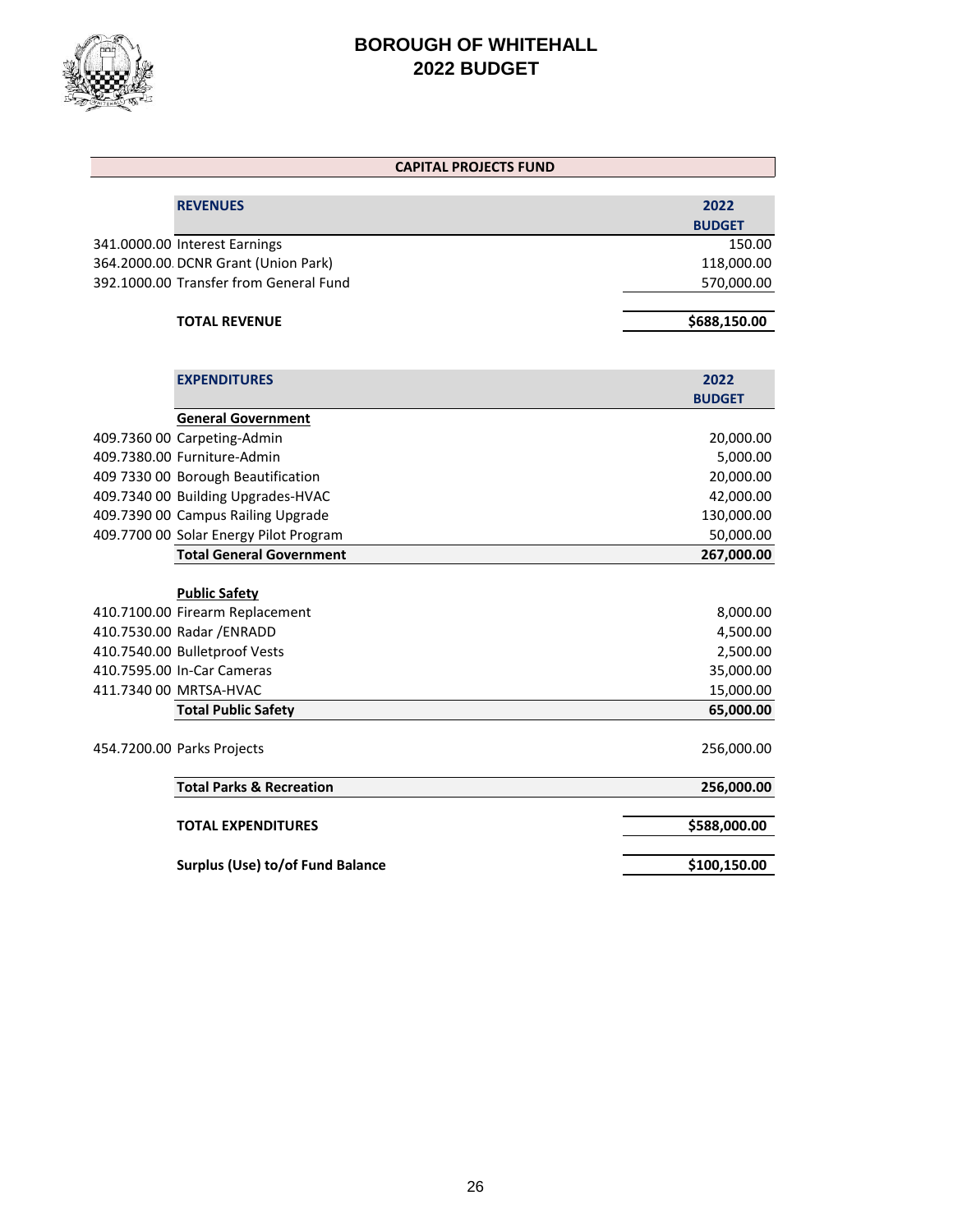

| <b>2022 POOL CONSTRUCTION FUND</b> |                |  |  |
|------------------------------------|----------------|--|--|
|                                    |                |  |  |
|                                    | 2022           |  |  |
| <b>REVENUES</b>                    | <b>BUDGET</b>  |  |  |
| 341.0000.00 Interest               | 4,400.00       |  |  |
| 393.1000 00 Loan Proceeds          | 5,500,000.00   |  |  |
|                                    |                |  |  |
| <b>TOTAL REVENUE</b>               | \$5,504,400.00 |  |  |
|                                    |                |  |  |
|                                    | 2022           |  |  |
| <b>EXPENDITURES</b>                | <b>BUDGET</b>  |  |  |
|                                    |                |  |  |
|                                    |                |  |  |
| 452.7300 00 Pool Construction      | 5,500,000.00   |  |  |
|                                    |                |  |  |
| <b>TOTAL EXPENDITURES</b>          | \$5,500,000.00 |  |  |
|                                    |                |  |  |
| Surplus (Use) to/of Fund Balance   | \$4,400.00     |  |  |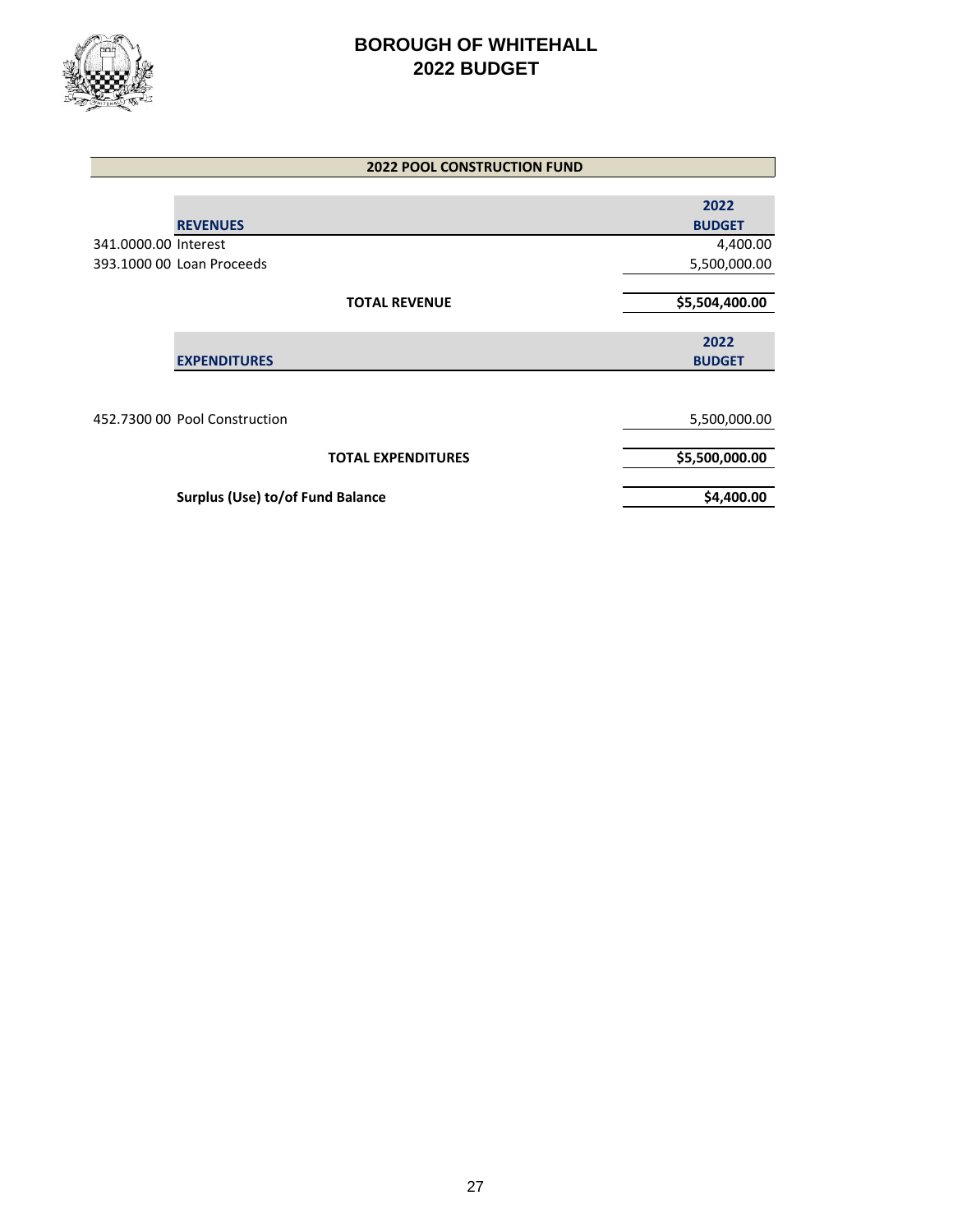

| <b>LIQUID FUELS FUND</b>               |                       |
|----------------------------------------|-----------------------|
| <b>REVENUES</b>                        | 2022<br><b>BUDGET</b> |
|                                        |                       |
| 341.0000.00 Interest                   | 360.00                |
| 355.0500.00 Share of Liquid Fuels Tax  | 359,758.00            |
| 392.0000.00 Transfer from Fund Balance | 139,882.00            |
| <b>TOTAL REVENUE</b>                   | \$500,000.00          |
| <b>EXPENDITURES</b>                    | 2022<br><b>BUDGET</b> |
|                                        |                       |
| 410.4510.00 Traffic Signal Maintenance | 0.00                  |
| 432.2200.00 Road Salt                  | 0.00                  |
| 434.3610.00 Street Lighting            | 0.00                  |
| 434.7500.00 Salt Dome                  | 0.00                  |
| 438.6100.00 Street Resurfacing         | 500,000.00            |
| <b>TOTAL EXPENDITURES</b>              | \$500,000.00          |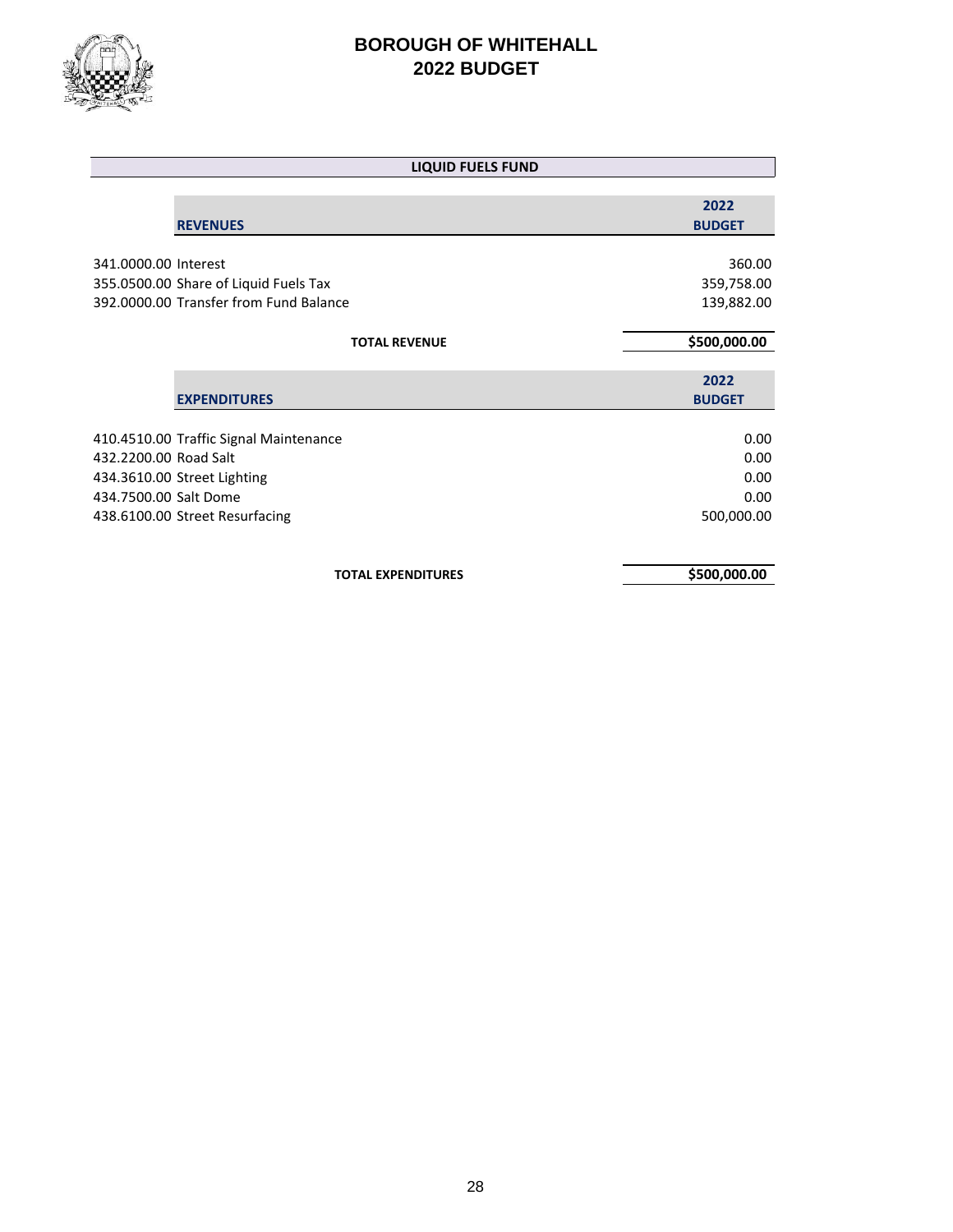

|                      | <b>LOCAL &amp; STATE RECOVERY FUND</b>          |                       |
|----------------------|-------------------------------------------------|-----------------------|
|                      | <b>REVENUES</b>                                 | 2022<br><b>BUDGET</b> |
|                      |                                                 |                       |
| 341.0000.00 Interest |                                                 | 1,000.00              |
|                      | 355.0500.00 Federal Local Recovery Relief Funds | 0.00                  |
|                      | 392.0000.00 Transfer from Fund Balance          | 0.00                  |
|                      |                                                 |                       |
|                      | <b>TOTAL REVENUE</b>                            | \$1,000.00            |
|                      |                                                 | 2022                  |
|                      | <b>EXPENDITURES</b>                             | <b>BUDGET</b>         |
|                      | 410.4510.00 Local Relief Fund Expenditures      | 0.00                  |
|                      | <b>TOTAL EXPENDITURES</b>                       | \$0.00                |
|                      | Surplus (Use) to/of Fund Balance                | \$1,000.00            |
|                      |                                                 |                       |